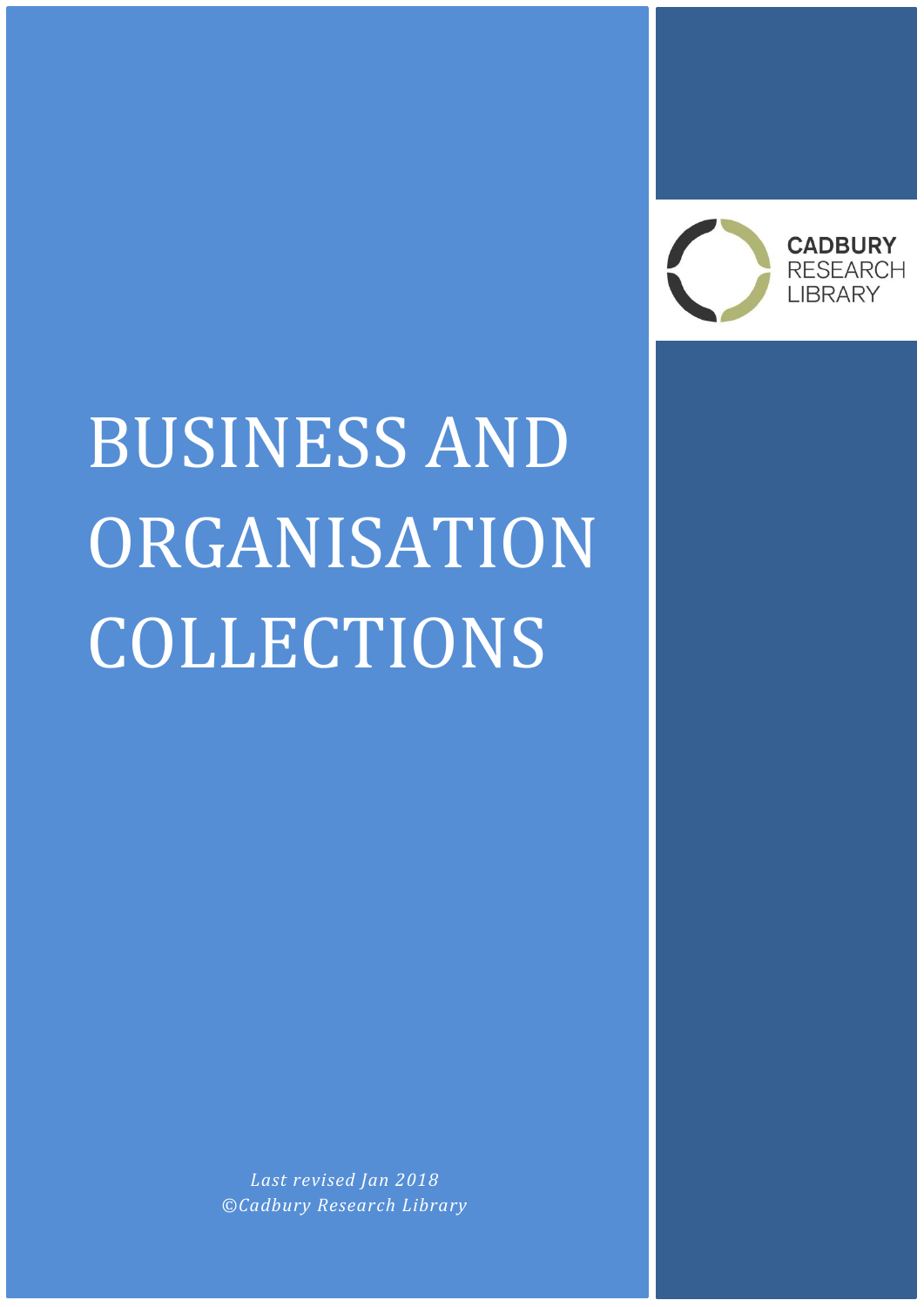# Business and Organisation Collections

The Cadbury Research Library at the University of Birmingham holds over 4 million archives and manuscripts. This A-Z guide list the records we hold from a wide range of organisations. These include missionary societies, Christian and other youth organisations, local authority associations, political organisations and trade associations. Other organisational archives include a number relating to Christian education and training and special education and to British athletics. Business records, mostly relating to the West Midlands and records of publishers and records of publishing presses are also represented.

To undertake a more extensive search on our archival holdings, and search our 200,000 strong rare book collection, visit our catalogue [webpage.](https://www.birmingham.ac.uk/facilities/cadbury/search.aspx)

# A

**Advisory Council on the Treatment of Offenders (ACTO)**: papers of the sub-committee on after-care and the after-care inquiry, 1961-1963. Finding No: [MS725](http://calmview.bham.ac.uk/Record.aspx?src=CalmView.Catalog&id=XMS725&pos=1)

**Amalgamated Society of Anchorsmiths, Shackle and Shipping Tackle Makers:** records, 1901-1924. Finding No: [MS57/B/1](http://calmview.bham.ac.uk/Record.aspx?src=Catalog&id=XMS57/B/1)

**Amateur Athletic Association**: records 1872-1997. Finding No: [ATH/AAA](http://calmview.bham.ac.uk/Record.aspx?src=CalmView.Catalog&id=XATH/AAA&pos=1)

**Amphlett Scholarship Trust**: records, 1979-83. Finding No: [DA3](http://calmview.bham.ac.uk/Record.aspx?src=Catalog&id=XDA3)

**Anatolia College, Greece**: papers, 1943-2002. Finding No: [MS203/E](http://calmview.bham.ac.uk/Record.aspx?src=Catalog&id=XMS203/E)

**Association of Christian Communities and Networks**: records, 1971- 2003. Finding No: MS168

**Association of County Councils**: records, 1973-97. Finding No: [ACC](http://calmview.bham.ac.uk/Record.aspx?src=Catalog&id=XACC)

**Association of District Councils**: records, 1974-87. Finding No: [ADC](http://calmview.bham.ac.uk/Record.aspx?src=Catalog&id=XADC)

**Association of Metropolitan Authorities**: records, 1974-97. Finding No: [AMA](http://calmview.bham.ac.uk/Record.aspx?src=Catalog&id=XAMA)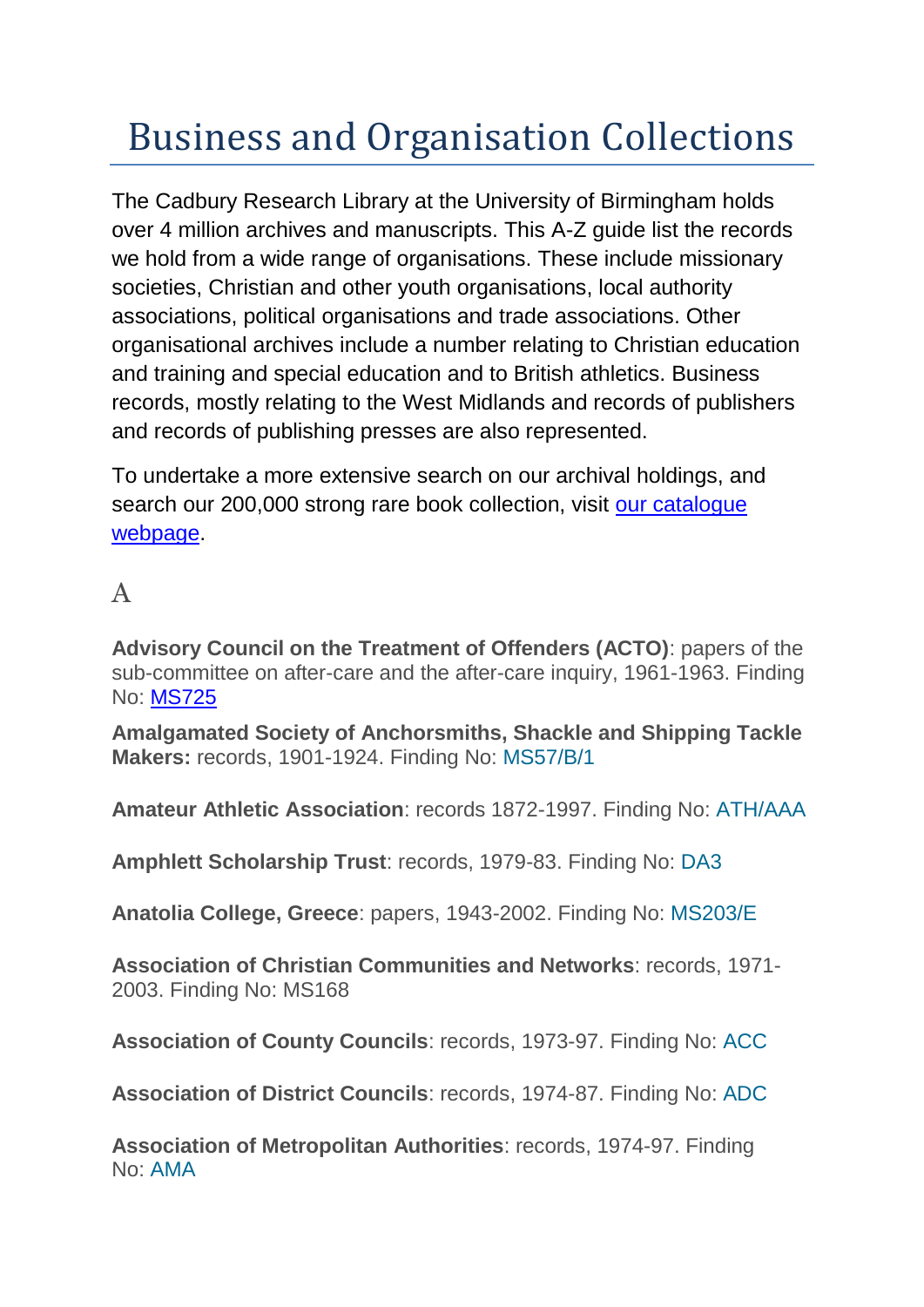**Association of Municipal Corporations**: records, 1899-1974. Finding No [AMC](http://calmview.bham.ac.uk/Record.aspx?src=Catalog&id=XAMC)

**Association of Special Education**: minutes, 1903-63. Finding No: [MS181](http://calmview.bham.ac.uk/Record.aspx?src=Catalog&id=XMS181)

B

**Baptist Missionary Society**: missionary collecting box, mid 20th cent. Finding No: [MS832](http://calmview.bham.ac.uk/Record.aspx?src=Catalog&id=XMS832)

**Barnstaple YMCA**: minutes, 1949-54. Finding No: [YMCA](http://calmview.bham.ac.uk/Record.aspx?src=Catalog&id=XYMCA)

**Basel Mission**: circular letters of missionaries and other records, 1928-72. Finding No: [DA4](http://calmview.bham.ac.uk/Record.aspx?src=Catalog&id=XDA4)

**Bellsham Pipe Organs, organ builders**: records, 1997-2007. Finding No: [BOA](http://calmview.bham.ac.uk/Record.aspx?src=Catalog&id=XBOA)

**Bevington & Sons of London, organ builders**: work book, 1905-31. Finding No: [BOA](http://calmview.bham.ac.uk/Record.aspx?src=Catalog&id=XBOA)

**Bible Churchmen's Missionary Society**: records, 1922-90. Finding No: [MS47](http://calmview.bham.ac.uk/Record.aspx?src=Catalog&id=XMS47)

**Biblelands [now called Embrace the Middle East]**: records, 1854-2014. Finding No: [MS203](http://calmview.bham.ac.uk/Record.aspx?src=Catalog&id=XMS203)

**Birkenhead & District Sunday School Union**: minutes and other records, 1915-55. Finding No: [LCEC](http://calmview.bham.ac.uk/Record.aspx?src=Catalog&id=XLCEC)

**Birmingham Black Oral History Project**: cassettes and transcripts of interviews of black immigrants to Birmingham, 1990-92. Finding No: [DA6](http://calmview.bham.ac.uk/Record.aspx?src=Catalog&id=XDA6)

**Birmingham Council of Christian Education**: records, 1848-2001. Finding No: [LCEC](http://calmview.bham.ac.uk/Record.aspx?src=Catalog&id=XLCEC)

**Birmingham Ear and Throat Infirmary**: minutes, 1844-78. Finding No: [MS130](http://calmview.bham.ac.uk/Record.aspx?src=Catalog&id=XMS130)

**Birmingham Institution for the Relief of Deafness** see Birmingham Ear and Throat Infirmary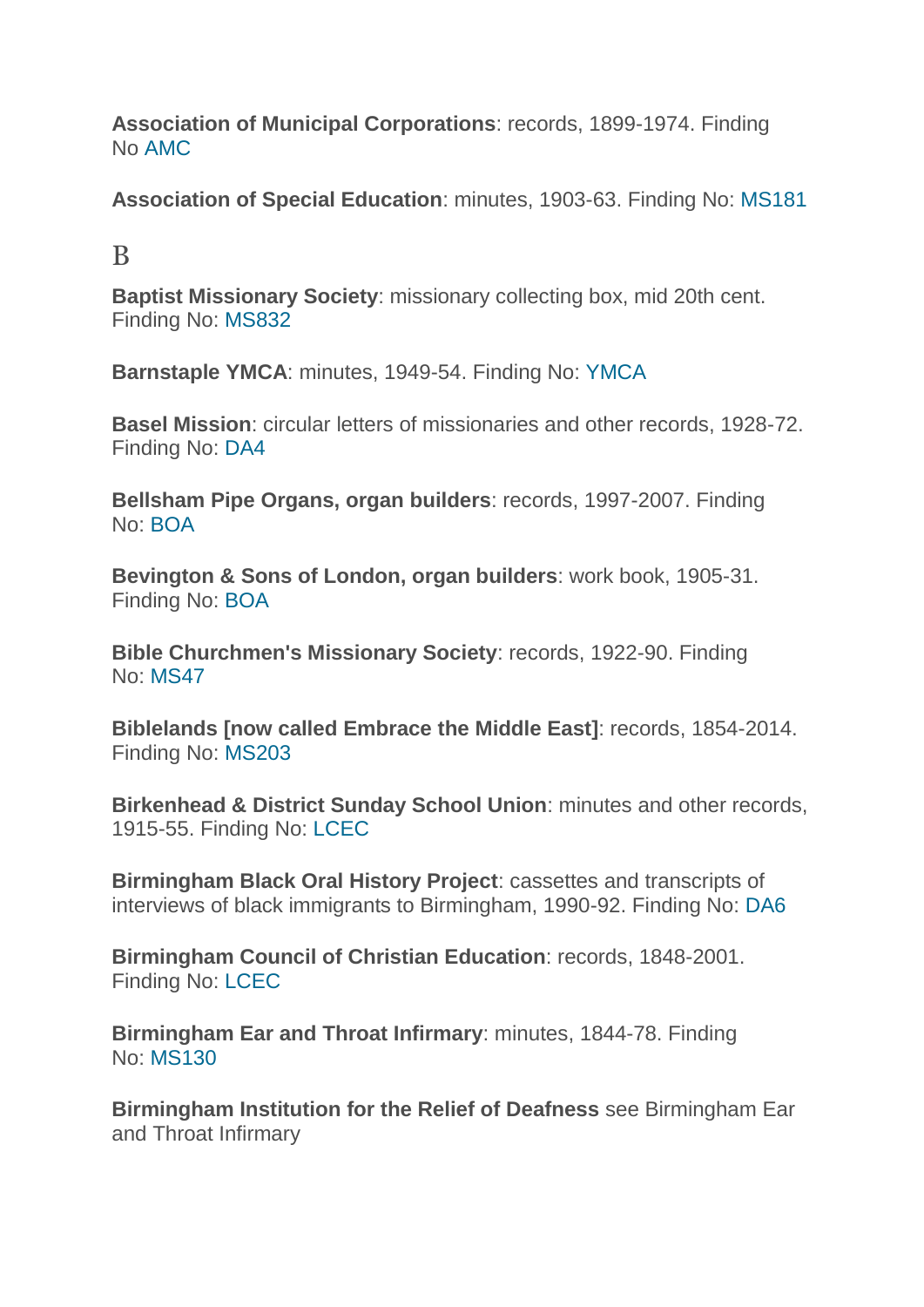**Birmingham Religious Study Circle**: minutes, 1913-60. Finding No: [MS792](http://calmview.bham.ac.uk/Record.aspx?src=Catalog&id=XMS792)

**Birmingham Repertory Theatre:** programmes for performances held between August 1933 and April 1934. Finding No: [MS934](http://calmview.bham.ac.uk/Record.aspx?src=CalmView.Catalog&id=XMS934)

**Birmingham Shakespeare Reading Society:** minutes, 1917-19. Finding No: [MS825](http://calmview.bham.ac.uk/Record.aspx?src=Catalog&id=XMS825)

**Birmingham Sunday School Union** see Birmingham Council of Christian **Education** 

**Bishop Tugwell Diocesan Fund**: minutes, annual reports and other papers, 1874-1948. Finding No: [CMS/ACC343;](http://calmview.bham.ac.uk/Record.aspx?src=Catalog&id=XCMSACC/343) financial records, 1905-63. Finding No: [CMS/ACC410](http://calmview.bham.ac.uk/Record.aspx?src=Catalog&id=XCMSACC/410)

**Blackburn YMCA**: records, 1910-2007. Finding No: [YMCA](http://calmview.bham.ac.uk/Record.aspx?src=Catalog&id=XYMCA)

**Blackett & Howden of Newcastle-on-Tyne, organ builders**: estimate, order and wage books, 1902-16. Finding No: [BOA](http://calmview.bham.ac.uk/Record.aspx?src=Catalog&id=XBOA)

**Block Chainmakers Association**: records, 1890-1918. Finding No: [MS57/B/2](http://calmview.bham.ac.uk/Record.aspx?src=Catalog&id=XMS57/B/2)

**Blockley Silk Mill**: records, 1824-38. Finding No: [MS84](http://calmview.bham.ac.uk/Record.aspx?src=CalmView.Catalog&id=XMS84)

**Bombay Guardian newspaper:** Notes on the history of the 'Bombay Guardian' newspaper, c 1908-1949. Finding No: [MS880;](http://calmview.bham.ac.uk/Record.aspx?src=CalmView.Catalog&id=XMS880&pos=1) and Scrapbook of letters dating mainly from 1899, the majority addressed to Henry Stanley Newman, proprietor, 1891-1905. Finding No: [MS882](http://calmview.bham.ac.uk/Record.aspx?src=CalmView.Catalog&id=XMS882&pos=1)

**Brighton and District Sunday School Union**: minutes, 1846-1962. Finding No: [LCEC](http://calmview.bham.ac.uk/Record.aspx?src=Catalog&id=XLCEC)

**Bristol YMCA**: records, 1860-1994. Finding No: [YMCA](http://calmview.bham.ac.uk/Record.aspx?src=Catalog&id=XYMCA)

**British Association of American Studies**: records, 1959-2016. Also includes papers of Heidi McPherson as BAAS Chair 2007-2010 and Professor Martin Halliwell as BAAS Chair 2010-2013. Finding No: [BAAS](http://calmview.bham.ac.uk/Record.aspx?src=Catalog&id=XBAAS)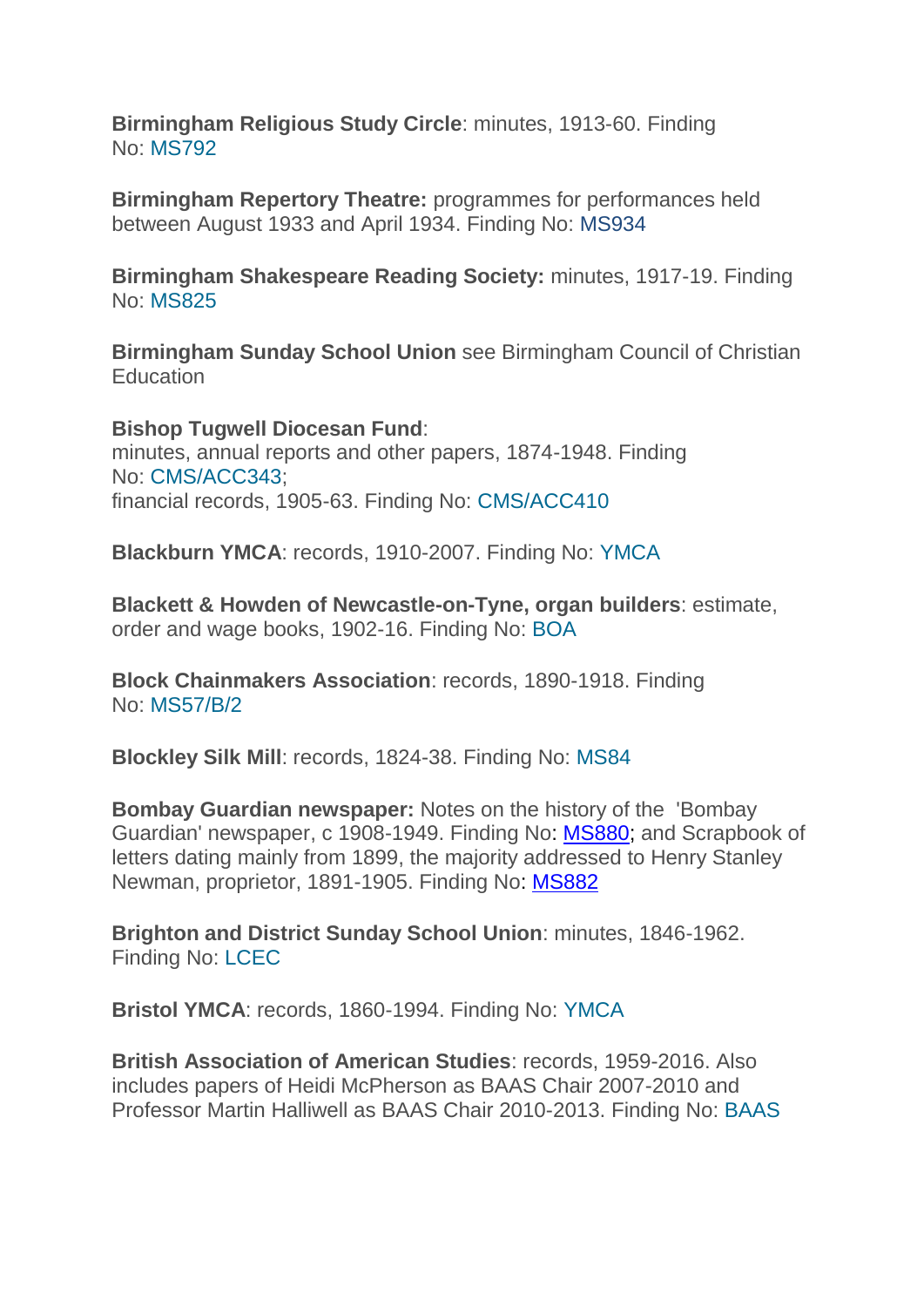**British Association of Settlements and Social Action Centres**: Finding No: [BAS](http://calmview.bham.ac.uk/Record.aspx?src=Catalog&id=XBAS)

**British Association of Teachers of the Deaf**: records, including those of predecessor organisations. Finding No: [BATOD](http://calmview.bham.ac.uk/Record.aspx?src=Catalog&id=XBATOD)

**British Book Trade Index**: papers relating to its administration, management and finance; and papers and printed materials of related organisations including History of the Book Trade in the North, the Book Trade History Group and the Birmingham Bibliographical Society. Correspondence between Knott and Isaac. 1983-2007. Finding No: [MS803](http://calmview.bham.ac.uk/Record.aspx?src=CalmView.Catalog&id=XMS803&pos=1)

**British Cotton Growing Association**: records, 1862-late 20th century. Finding No: [BCGA](http://calmview.bham.ac.uk/Record.aspx?src=Catalog&id=XBCGA)

**British Institute of Organ Studies:** Finding No: [BOA](http://calmview.bham.ac.uk/Record.aspx?src=Catalog&id=XBOA)

**British Lessons Council**: records, 1908-80. Finding No: [NCEC](http://calmview.bham.ac.uk/Record.aspx?src=Catalog&id=XNCEC)

**British Medical Association, Birmingham and Midland Counties Branch**: minutes, 1854-73. Finding No: [MS129](http://calmview.bham.ac.uk/Record.aspx?src=Catalog&id=XMS129)

**British Medical Association, Birmingham Branch, Pathological and Clinical Section**: minutes, 1901-47. Finding No: [MS706](http://calmview.bham.ac.uk/Record.aspx?src=Catalog&id=XMS706)

**British Union of Fascists**: newspapers, 1933-40. Finding No: [MS784](http://calmview.bham.ac.uk/Record.aspx?src=Catalog&id=XMS784)

**Bulgarian Bible School:** minutes and other papers, [1870s]-2004. Finding No: [MS203/C](http://calmview.bham.ac.uk/Record.aspx?src=Catalog&id=XMS203/C)

**Bury YMCA:** minute book 8 February 1927-3 August 1933. Finding No: [YMCA](http://calmview.bham.ac.uk/Record.aspx?src=CalmView.Catalog&id=XYMCA&pos=1) Section D 234

#### $\mathcal{C}$

**Cadbury Brothers Limited**: papers mainly relating to the cocoa trade in West Africa, 1884-1970. Finding No: [CADBURY](http://calmview.bham.ac.uk/Record.aspx?src=Catalog&id=XCADBURY)

**Cadell and Davies, booksellers and publishers**: correspondence, 1776- 1887. Finding No: [CD](http://calmview.bham.ac.uk/Record.aspx?src=Catalog&id=XCD)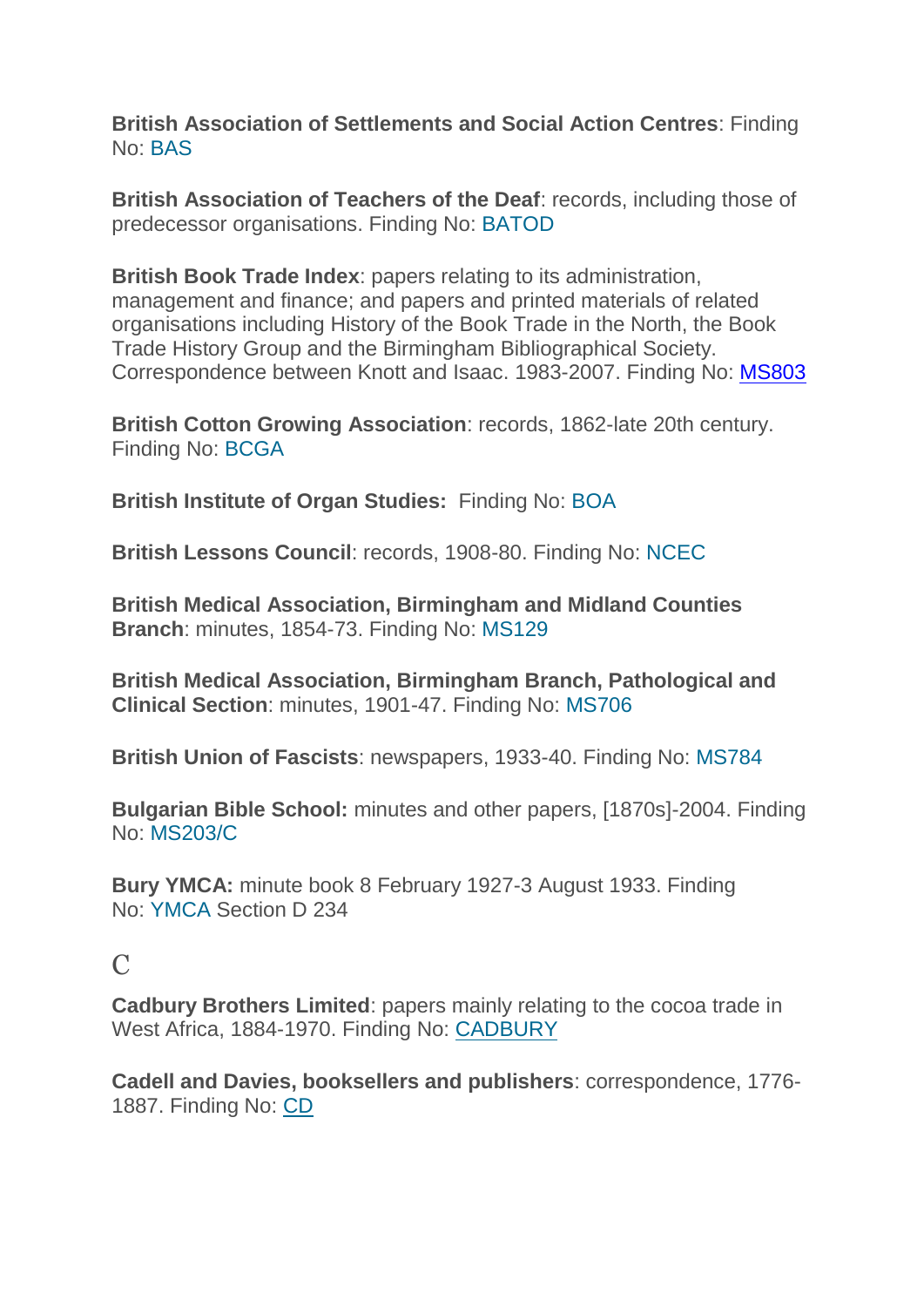**Cambridge Church Missionary Society and Ely Archdeaconry and Cambridge Church Missionary Association**: financial accounts, 1893- 1939. Finding No: [CMS/ACC381](http://calmview.bham.ac.uk/Record.aspx?src=Catalog&id=XCMSACC/381)

**Cannock Chase Colliery Co**: records, 1859-1929. Finding No: [MS35](http://calmview.bham.ac.uk/Record.aspx?src=Catalog&id=XMS35)

**Cannock Chase Colliery and Wolverhampton Railway Co**: records, 1852-1946. Finding No: [MS36](http://calmview.bham.ac.uk/Record.aspx?src=Catalog&id=XMS36)

**Cape Coast Council of Merchants**: transcripts of minutes, 1829-44. Finding No: [MS679](http://calmview.bham.ac.uk/Record.aspx?src=Catalog&id=XMS679)

**Carey Hall United Missionary Training College for Women, Selly Oak**: records, 1911-66. Finding No: [CH](http://calmview.bham.ac.uk/Record.aspx?src=Catalog&id=XCH)

**Cast Iron Hollow Ware Manufacturers' Association**: minutes, 1872- 1926. Finding No: [MS53](http://calmview.bham.ac.uk/Record.aspx?src=Catalog&id=XMS53)

**Central Literature Committee for Moslems**: records, 1932-42. Finding No: [DA7](http://calmview.bham.ac.uk/Record.aspx?src=Catalog&id=XDA7)

**Central YMCA**: records, 1848-1980s. Finding No: [CYMCA](http://calmview.bham.ac.uk/Record.aspx?src=Catalog&id=XCYMCA)

**Chainmakers' and Strikers' Association**: records, including those of associated and superseded chain trade associations 1857-1983. Finding No: [MS57](http://calmview.bham.ac.uk/Record.aspx?src=Catalog&id=XMS57)

**Chainmakers Providential Association:** minutes, 1890-1893. Finding No: [MS57/B/3](http://calmview.bham.ac.uk/Record.aspx?src=Catalog&id=XMS57/B/3)

**Chance and Homer, of Birmingham, hardware factors**: stock books, 1771-1880. Finding No: [MS67/1](http://calmview.bham.ac.uk/Record.aspx?src=Catalog&id=XMS67/1)

**Chance Brothers and Co of Smethwick, glassmakers**: accounts, 1838- 75. Finding No: [MS67/3](http://calmview.bham.ac.uk/Record.aspx?src=Catalog&id=XMS67/3)

**Chance, William and George of Birmingham, exporters**: ledger, 1815- 24. Finding No: [MS67/2](http://calmview.bham.ac.uk/Record.aspx?src=Catalog&id=XMS67/2)

**Chelmsford and District CMS Association**: minutes, 1956-75. Finding No: [CMS/ACC483](http://calmview.bham.ac.uk/Record.aspx?src=Catalog&id=XCMSACC/483)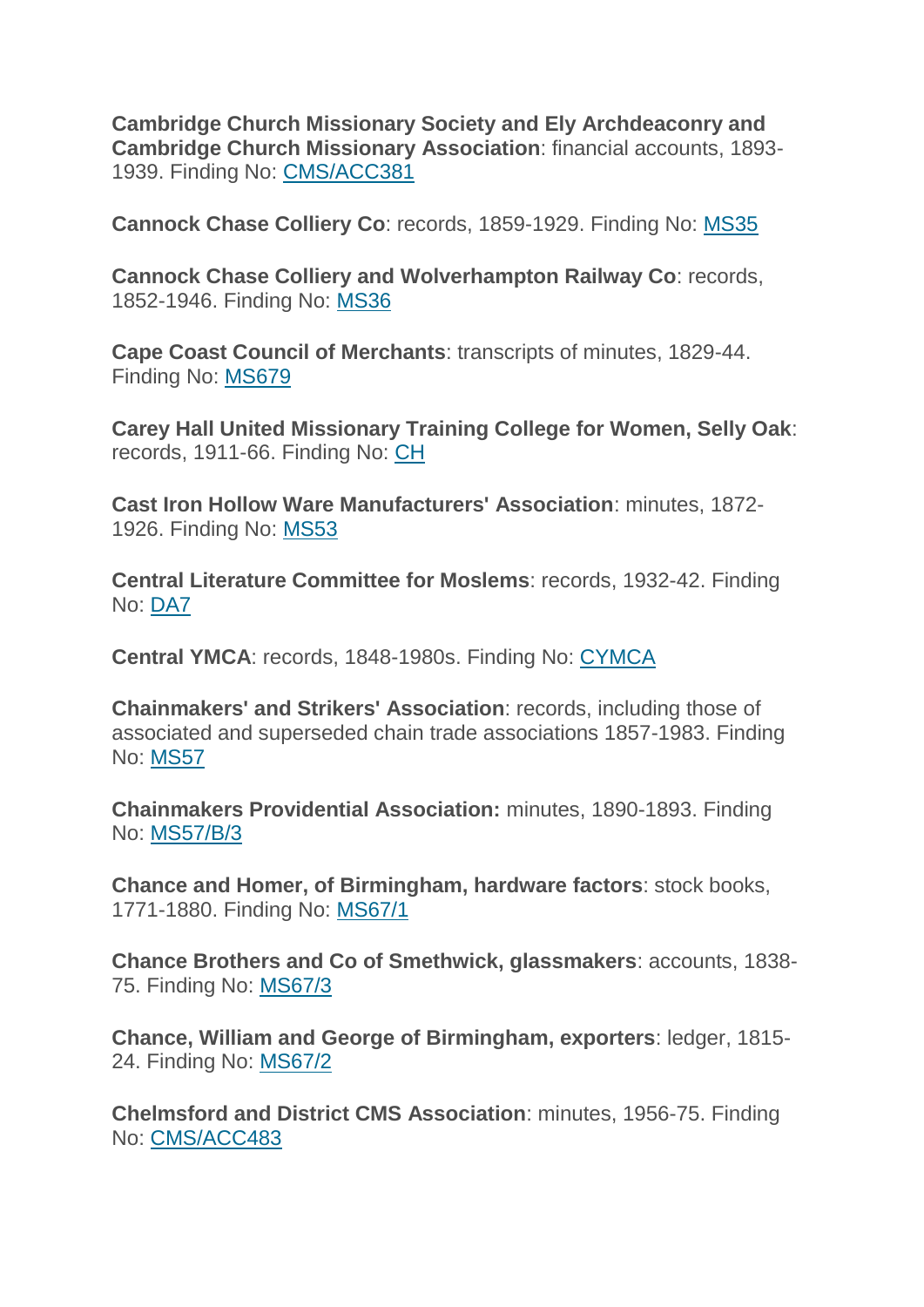**Christian Education Movement**: records, 1965-2002. Finding No: [CEM](http://calmview.bham.ac.uk/Record.aspx?src=Catalog&id=XCEM)

**Christian Frontier Council**: minutes, 1951-75. Finding No: [DA8](http://calmview.bham.ac.uk/Record.aspx?src=Catalog&id=XDA8)

**Church Missionary Society (now Church Mission Society)**: records arising from the work of the administrative departments at the Society's headquarters in the UK including extensive correspondence with its overseas missions, predominantly dated 1799-1959. Finding No: [CMS](http://calmview.bham.ac.uk/Record.aspx?src=Catalog&id=XCMS)

*Over the years CMS absorbed three other missionary societies, and their archives are also held as part of the CMS collection - see under Church of England Zenana Missionary Society, Society for Promoting Female Education in China, India and the Far East, and Loochoo Naval Mission.* 

**Church Missionary Society, Lay Workers' Union for London**: committee minutes, 1911-22 and other records 1911-66. Finding No: [CMS/ACC346](http://calmview.bham.ac.uk/Record.aspx?src=Catalog&id=XCMSACC/346)

**Church Missionary Society, St Michael's Children's Home and School, Limpsfield, Surrey:** 'Home Notes', a monthly newsletter, 1906-14; Church Missionaries' Children's Home Old Members' Magazine, 1909-32. Finding No: [CMS/ACC922](http://calmview.bham.ac.uk/Record.aspx?src=Catalog&id=XCMSACC/922)

**Church Missionary Society, Southampton Auxiliary Committee**: records, 1943-90. Finding No: [CMS/ACC593](http://calmview.bham.ac.uk/Record.aspx?src=Catalog&id=XCMSACC/593)

**Church Missionary Society, Warwick Archdeaconry Association**: minutes, 1915-74. Finding No: [CMS/ACC358](http://calmview.bham.ac.uk/Record.aspx?src=Catalog&id=XCMSACC/358)

**Church Missionary Union for Mid-Kent**: records, 1885-1972. Finding No: [CMS/ACC598](http://calmview.bham.ac.uk/Record.aspx?src=Catalog&id=XCMSACC/598)

**Church of England Scripture Readers' Association**: minutes, 1844-47. Finding No: [CPAS](http://calmview.bham.ac.uk/Record.aspx?src=Catalog&id=XCPAS)

**Church of England Scripture Readers' Friendly Society**: minutes, 1872- 84. Finding No: [CPAS](http://calmview.bham.ac.uk/Record.aspx?src=Catalog&id=XCPAS)

**Church of England Zenana Missionary Society**: records, 1846-1968. Finding No: [CEZ](http://calmview.bham.ac.uk/Record.aspx?src=Catalog&id=XCEZ)

**Church of England Zenana Missionary Society, Doncaster Branch**: minutes, 1941-74. Finding No: [CMS/ACC387](http://calmview.bham.ac.uk/Record.aspx?src=Catalog&id=XCMSACC/387)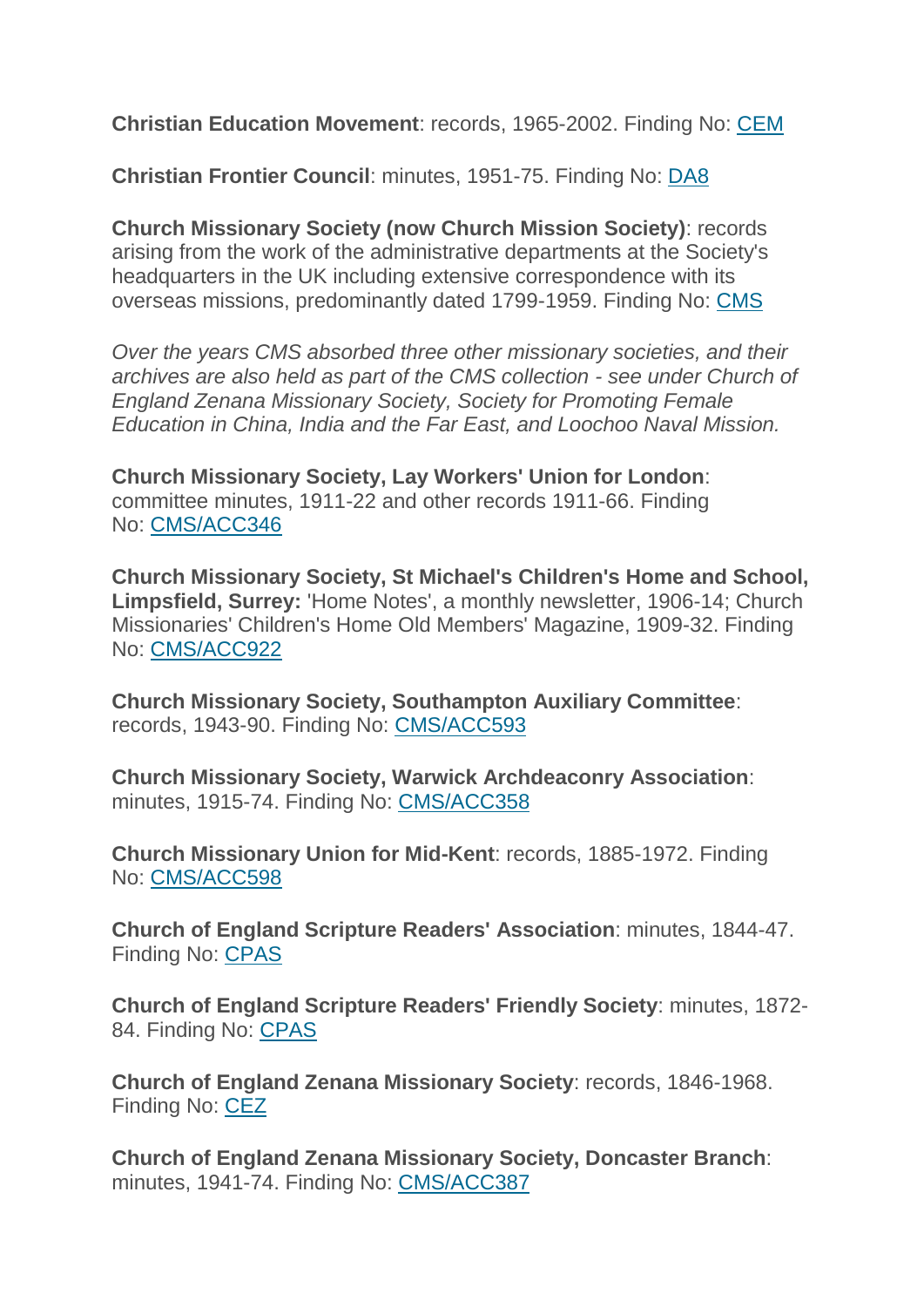**Church of Sweden Mission**: copy minutes, 1973-84. Finding No: [DA9](http://calmview.bham.ac.uk/Record.aspx?src=Catalog&id=XDA9)

**Church Pastoral Aid Society**: records, including records of auxiliaries and of the Church Pastoral Aid Society Trust, 1836-1990s. Finding No: [CPAS](http://calmview.bham.ac.uk/Record.aspx?src=Catalog&id=XCPAS)

**College of Teachers of the Deaf and Dumb** see British Association of Teachers of the Deaf

**County Accountants Society** see Society of County Treasurers

**County Councils Association**: records, 1891-1974. Finding No: [CCA](http://calmview.bham.ac.uk/Record.aspx?src=Catalog&id=XCCA)

**Cousans & Co of Lincoln, organ builders**: account books, 1917-1975. Finding No: [BOA](http://calmview.bham.ac.uk/Record.aspx?src=Catalog&id=XBOA)

**Crosslinks** see Bible Churchmen's Missionary Society

# D

**A. E. Davies Ltd of West Drayton, Middlesex, organ builder:** records, 20th cent. Finding No: [BOA](http://calmview.bham.ac.uk/Record.aspx?src=Catalog&id=XBOA)

**Derby and Derbyshire Church Missionary Association**: records, 1819- 21. Finding No: [CMS/ACC260](http://calmview.bham.ac.uk/Record.aspx?src=Catalog&id=XCMSACC/260)

**Discovery Foundation for Christian Work among Nurses and Associated Professions**: records, 1967-93. Finding No: [DA32](http://calmview.bham.ac.uk/Record.aspx?src=Catalog&id=XDA32)

**Droitwich Cottage Hospital**: minutes 1877-98. Finding No: [MS719](http://calmview.bham.ac.uk/Record.aspx?src=CalmView.Catalog&id=XMS719&pos=1)

**Durham University CMS Fellowship**: minutes, 1955-81. Finding No: [CMS/ACC507](http://calmview.bham.ac.uk/Record.aspx?src=Catalog&id=XCMSACC/507)

### E

**East Herts Sunday School Union**: minutes, 1880-1965. Finding No: [LCEC](http://calmview.bham.ac.uk/Record.aspx?src=Catalog&id=XLCEC)

**Ebenezer Sabbath School, Coleshill**: minutes, 1835-45. Finding No: [MS177](http://calmview.bham.ac.uk/Record.aspx?src=Catalog&id=XMS177)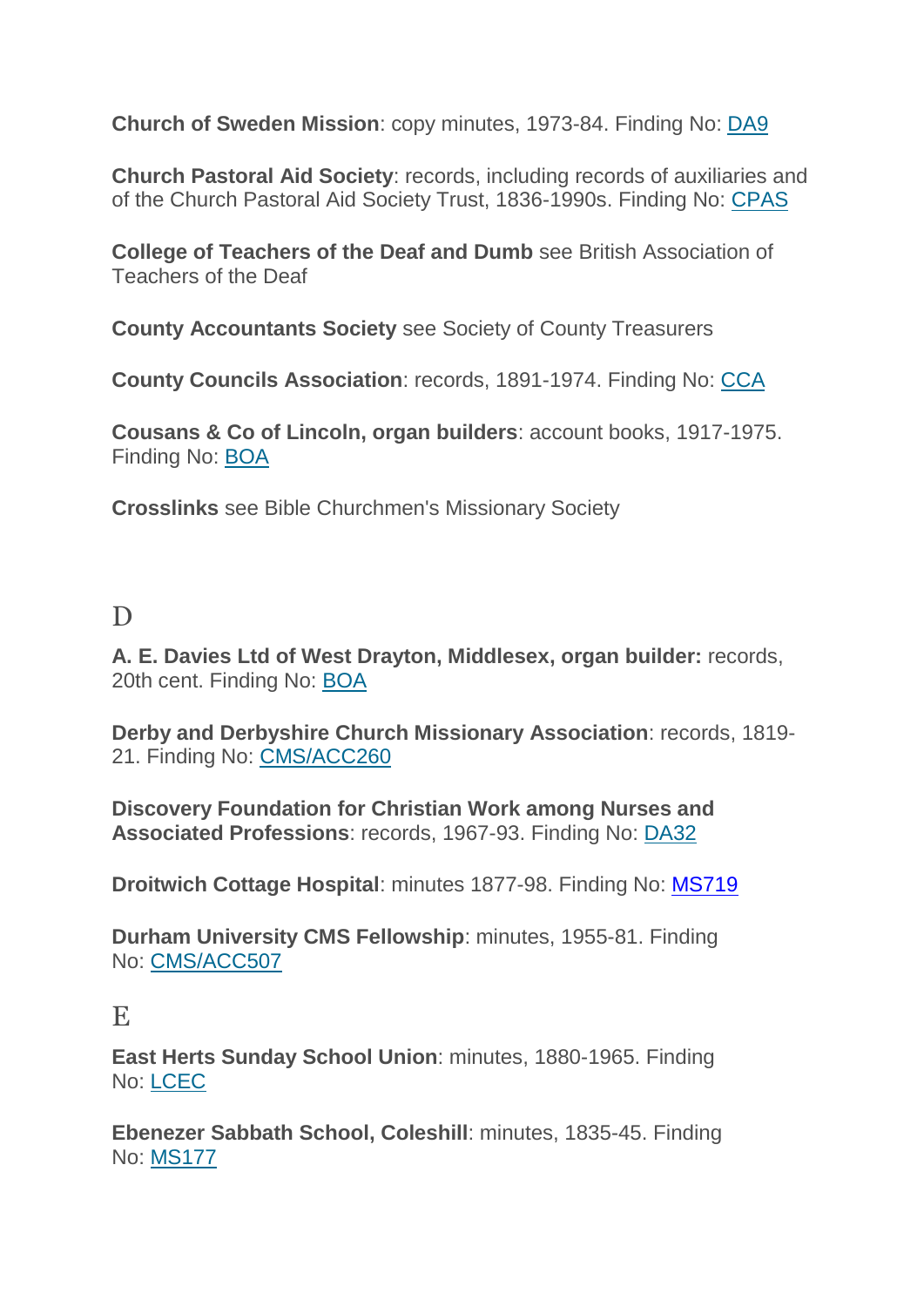**Eclectic Society of London**: records, 1798-1814. Finding No: [CMS/ACC11](http://calmview.bham.ac.uk/Record.aspx?src=Catalog&id=XCMSACC/11)

**Edgbaston Steam Laundry:** inventory and valuation of machinery and plant, 1900-1910. Finding No: [MS932](http://calmview.bham.ac.uk/Record.aspx?src=CalmView.Catalog&id=XMS932)

**Embrace the Middle East**: These papers primarily comprise the records of Embrace the Middle East, previously the Turkish Missions Aid Society, the Bible Lands Society and then BibleLands. Embrace the Middle East is a non-governmental ecumenical charity supporting humanitarian projects primarily, but not exclusively, in Turkey, Syria, Egypt, the Balkans, Lebanon, Palestine, Bulgaria and Cyprus.Finding No: [MS203](http://calmview.bham.ac.uk/Record.aspx?src=CalmView.Catalog&id=XMS203&pos=1)

**English Cross-Country Union**: records, 1911-1989. Finding No: [ATH/ECCU](http://calmview.bham.ac.uk/Record.aspx?src=CalmView.Catalog&id=XATH/ECCU&pos=1)

**Enfield and District Sunday School Union** see Lea Valley Christian Education Fellowship

**English Association, Birmingham Branch**: minutes, 1913-43. Finding No: [MS397](http://calmview.bham.ac.uk/Record.aspx?src=Catalog&id=XMS397)

**Evesham Friendly Literary Society**: circulating magazine, 1842-46. Finding No: [MS594](http://calmview.bham.ac.uk/Record.aspx?src=Catalog&id=XMS594)

#### F

**Female Education Society** see Society for Promoting Female Education in China, India and the Far East:

**Four Homes of Mercy, Palestine**: papers, 1960s-2002. Finding No: [MS203/D](http://calmview.bham.ac.uk/Record.aspx?src=Catalog&id=XMS203/D)

**Friends of the Church in China**: Various papers, including correspondence relating to the inception of the Friends of the Church in China, its charitable status and other general correspondence. Finding No: [DA14](http://calmview.bham.ac.uk/Record.aspx?src=Catalog&id=XDA14)

**Fulham YMCA:** Minutes 1879-81. Finding No: [YMCA/ACC28](http://calmview.bham.ac.uk/Record.aspx?src=Catalog&id=XYMCAACC28)

G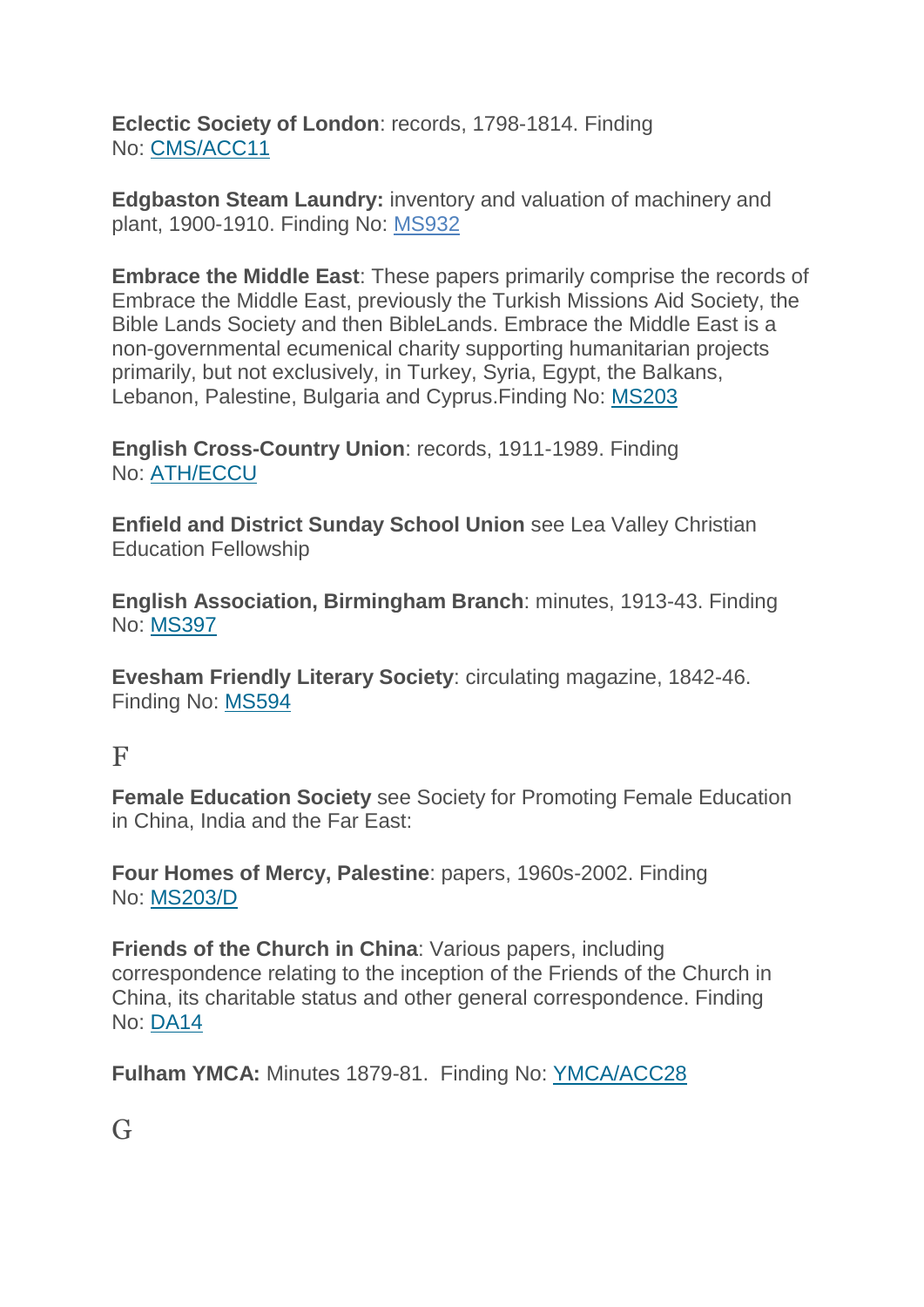**German YMCA in London:** published history to celebrate 150th anniversary. Finding No: [YMCA/ACC40](http://calmview.bham.ac.uk/Record.aspx?src=Catalog&id=XYMCAACC40)

**Gloucester Deaneries CMS Association**: minutes and official correspondence, 1955-82. Finding No: [CMS/ACC568](http://calmview.bham.ac.uk/Record.aspx?src=Catalog&id=XCMSACC/568)

**Grant, Degens & Bradbeer of Northampton, organ builders:** drawings, contract files and other papers, 1960-81. Finding No: [BOA](http://calmview.bham.ac.uk/Record.aspx?src=Catalog&id=XBOA)

**Gray & Davison of London, organ builders:** order books, shop books, ledgers, accounts, wage book, tuning registers, metal shop book, wood pipes book, 1821-1945. Finding No: [BOA](http://calmview.bham.ac.uk/Record.aspx?src=Catalog&id=XBOA)

**Griffen & Stroud of Bath, organ builders**: order book, summary day book, enquiry book, diary of proprietor 1913-1945; miscellaneous correspondence and family papers, c 1903-2015. Finding No: [BOA](http://calmview.bham.ac.uk/Record.aspx?src=Catalog&id=XBOA)

#### H

**Halifax and District Church Missionary Association**: financial accounts, 1879-1966. Finding No: [CMS/ACC379](http://calmview.bham.ac.uk/Record.aspx?src=Catalog&id=XCMSACC/379)

**Halifax YMCA Amateur Operatic and Pantomime Society**: programmes of shows, 1967-1976. Finding No: [YMCA/ACC46](http://calmview.bham.ac.uk/Record.aspx?src=Catalog&id=XYMCAACC46/P)

**Hardman, John & Co of Birmingham, stained glass manufacturers**: drawings, photographs and prints, 19th century-1980. Finding No: [MS785](http://calmview.bham.ac.uk/Record.aspx?src=Catalog&id=XMS785)

**Harrison & Co of Worcester, organ builders:** shop books and correspondence, 1886-1950. Finding No: [BOA](http://calmview.bham.ac.uk/Record.aspx?src=Catalog&id=XBOA)

**Hausa Band**: records, 1928-85. Finding No: [CMS/ACC581](http://calmview.bham.ac.uk/Record.aspx?src=Catalog&id=XCMSACC/581)

**Havering CMS Association**: records, 1964-79. Finding No: [CMS/ACC488](http://calmview.bham.ac.uk/Record.aspx?src=Catalog&id=XCMSACC/488)

**Hayloft Press**: examples of printing, 1980s-90s. Finding No: MS180

**Hereford YMCA**: records, 1868-1934. Finding No: [YMCA](http://calmview.bham.ac.uk/Record.aspx?src=Catalog&id=XYMCA)

**Herefordshire District Review: papers relating to the review of districts in Herefordshire, 1960-66. Finding No:** [MS219](http://calmview.bham.ac.uk/Record.aspx?src=CalmView.Catalog&id=XMS219&pos=1)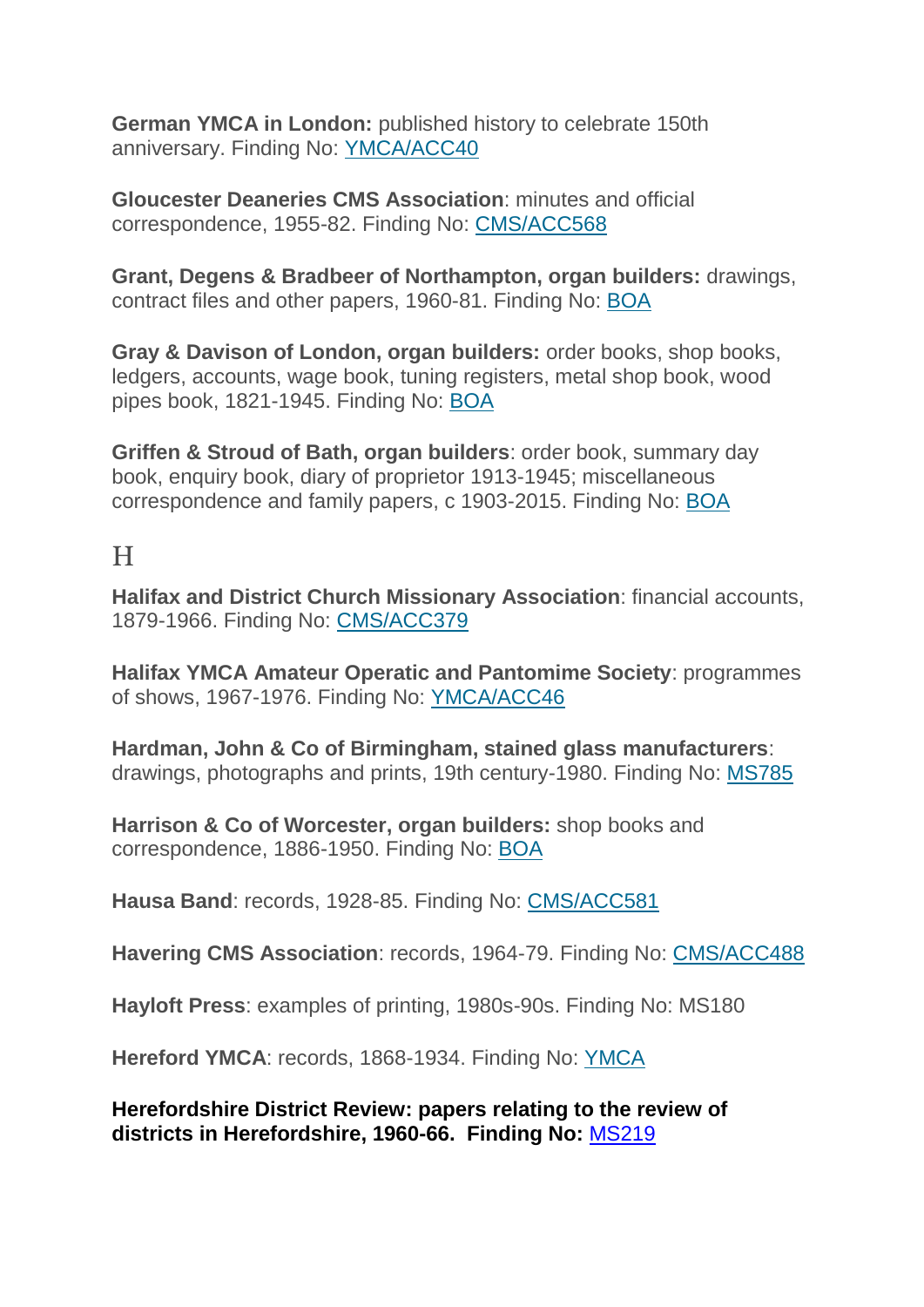**Hill, William & Son of London, organ builders**: letter books, Elliot & Hill partnership accounts, shop books, drawings, 1829-1916. Finding No: [BOA](http://calmview.bham.ac.uk/Record.aspx?src=Catalog&id=XBOA)

**Hill, Norman & Beard of London and Lewes, organ builders**: minutes, estimate books, draft specifications, order books, contracts, drawings, 1916-1973. Finding No: [BOA](http://calmview.bham.ac.uk/Record.aspx?src=Catalog&id=XBOA)

**H. M. Inspectors of Factories**: registers relating to the Midlands, 1923-61. Finding No: [MS101](http://calmview.bham.ac.uk/Record.aspx?src=Catalog&id=XMS101)

**Hope-Jones & Co of Norwich, organ builders:** estimate and order books, 1889-1901. Finding No: [BOA](http://calmview.bham.ac.uk/Record.aspx?src=Catalog&id=XBOA)

**Hubble, H. D. (fl early 20th cent):** illustrated specification notebooks, compiled c 1918. Finding No: [BOA](http://calmview.bham.ac.uk/Record.aspx?src=Catalog&id=XBOA)

**Indian Church Aid Association** see South Asian Church Aid Association

**Ingram & Co of Hereford, organ builders**: letter book, 1920s. Finding No: [BOA](http://calmview.bham.ac.uk/Record.aspx?src=Catalog&id=XBOA)

**Initiatives for Deaf Education in the Third World**: records, 1985-2001. Finding No: MS70

**Institute of Rural Life at Home and Overseas**: records, 1949-83. Finding No: [DA22](http://calmview.bham.ac.uk/Record.aspx?src=Catalog&id=XDA22)

**International Bible Reading Association**: records, 1886-mid 20th century Finding No: [NCEC](http://calmview.bham.ac.uk/Record.aspx?src=Catalog&id=XNCEC)

**Ipswich YMCA**: records, 1893-1960. Finding No: [YMCA](http://calmview.bham.ac.uk/Record.aspx?src=Catalog&id=XYMCA)

#### $\mathbf{J}$

**Jardine & Co of Manchester, organ builders:** order books, accounts, contracts, drawings, apprenticeship indenture and other legal and business papers, 1845-1976. Finding No: [BOA](http://calmview.bham.ac.uk/Record.aspx?src=Catalog&id=XBOA)

**John Feeney Charitable Trust:** scores of works by composers commissioned by the Trust and first performed by the City of Birmingham Symphony Orchestra, 1955-97. Finding No: [FCS](http://calmview.bham.ac.uk/Record.aspx?src=Catalog&id=XFCS)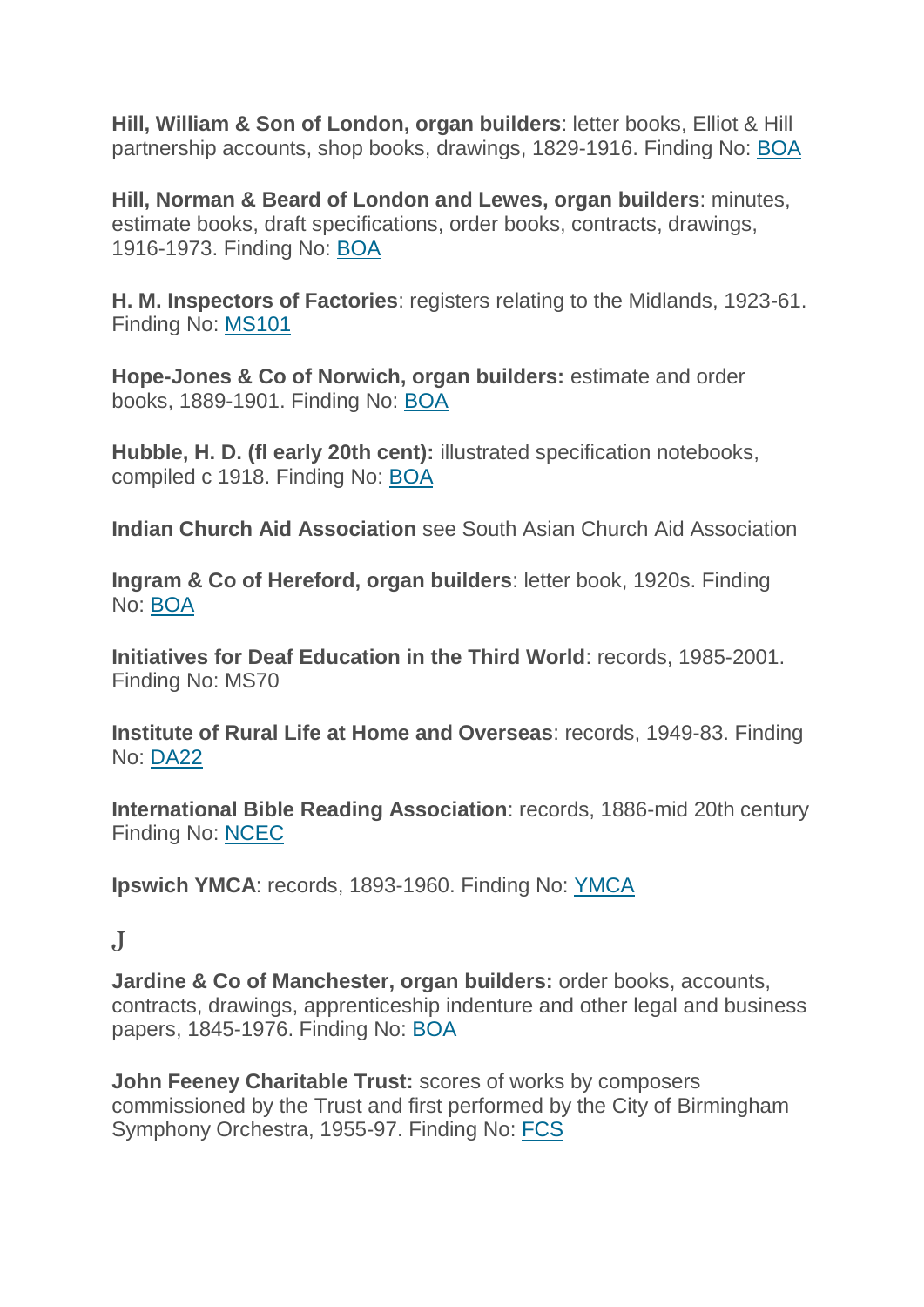**Josiah Mason Orphanage, Erdington**: architects' plans, 1860. Finding No: MS648

**Julian Meetings:** financial records; printed materials including newsletters, pamphlets and promotional literature; and prayer leaflets issued under The Julian Meetings Postal Group scheme, 1973-2016. Finding No: [MS903](http://calmview.bham.ac.uk/Record.aspx?src=CalmView.Catalog&id=XMS903&pos=1)

# K

**Kendal YMCA**: records, 1950s-60s. Finding No: [YMCA](http://calmview.bham.ac.uk/Record.aspx?src=Catalog&id=XYMCA)

**Kinver Grammar School**: accounts 1774-1880. Finding No: [MS612](http://calmview.bham.ac.uk/Record.aspx?src=Catalog&id=XMS612)

**Korean Mission**: records, 1900-87. Finding No: [DA24](http://calmview.bham.ac.uk/Record.aspx?src=Catalog&id=XDA24)

#### $\mathbf{L}$

**Laycock and Bannister of Yorkshire, organ builders:** account book, 1909-1916. Finding No: [BOA](http://calmview.bham.ac.uk/Record.aspx?src=Catalog&id=XBOA)

**Lea Valley Christian Education Fellowship**: minutes and other records, 1844-2004. Finding No: [LCEC](http://calmview.bham.ac.uk/Record.aspx?src=Catalog&id=XLCEC)

**Leeds Central YMCA:** winter syllabus for 1936/1937. Finding No: [YMCA](http://calmview.bham.ac.uk/Record.aspx?src=Catalog&id=XYMCA) Section C (AccNo: 2012/77)

**Leicester, City of, YMCA:** handbook for 1950/1951. Finding No: [YMCA](http://calmview.bham.ac.uk/Record.aspx?src=Catalog&id=XYMCA) Section C (AccNo: 2012/77)

**Leicester Medical Missions Committee (known as Leicester Medical Association)**: minutes and financial records, 1951-83. Finding No: [CMS/ACC509](http://calmview.bham.ac.uk/Record.aspx?src=Catalog&id=XCMSACC/509)

**Lewis, Thomas C. & Co of London, organ builders:** microfilm copies of order book, shop books, accounts, letter books, opus list, specifications, 1865-1919. Finding No: [BOA](http://calmview.bham.ac.uk/Record.aspx?src=Catalog&id=XBOA)

**Liddiatt & Sons of Leonard Stanley (Glos), organ builders**: account books, 1919-1940. Finding No: [BOA](http://calmview.bham.ac.uk/Record.aspx?src=Catalog&id=XBOA)

**Liverpool YMCA:** Compilation volumes of Liverpool YMCA annual reports 1897-1904 and monthly journal October 1888-September 1889. Finding No: [YMCA/ACC54](http://calmview.bham.ac.uk/Record.aspx?src=Catalog&id=XYMCAACC54)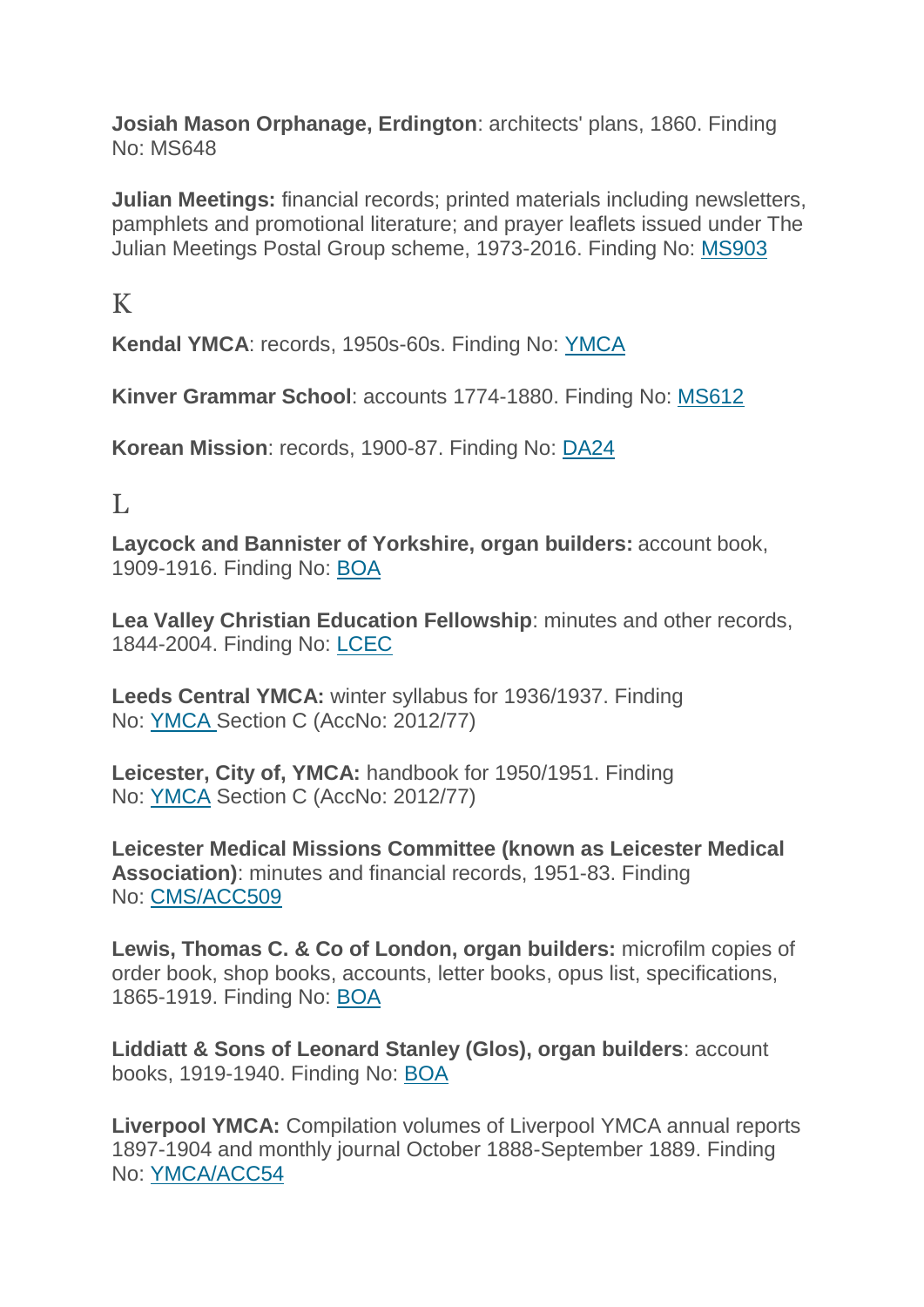**London Clerical Education Aid Society**: records, 1876-1985. Finding No: [CPAS](http://calmview.bham.ac.uk/Record.aspx?src=Catalog&id=XCPAS)

**London College of Divinity** see St John's College of Divinity, Nottingham

**Loochoo Naval Mission**: records, 1831-1857. Finding No: [L](http://calmview.bham.ac.uk/Record.aspx?src=Catalog&id=XL)

**Lovell Society:** minutes, financial records, annual reports, publications and other papers, 1904-2003. Finding No: [MS203/B](http://calmview.bham.ac.uk/Record.aspx?src=Catalog&id=XMS203/B)

**Lowestoft & District YMCA**: minutes, 1971-79. Finding No: [YMCA](http://calmview.bham.ac.uk/Record.aspx?src=Catalog&id=XYMCA)

M

**Macclesfield YMCA**: minutes, 1923-42. Finding No: [YMCA](http://calmview.bham.ac.uk/Record.aspx?src=Catalog&id=XYMCA)

**Malvern and District Church Missionary Association**: minutes, 1911-25. Finding No: [CMS/ACC373](http://calmview.bham.ac.uk/Record.aspx?src=Catalog&id=XCMSACC/373)

**Mandeville Press**: publications and correspondence, 1970s. Finding No: [MP](http://calmview.bham.ac.uk/Record.aspx?src=Catalog&id=XMP)

**Mid Africa Ministry**: records, 1914-95. Finding No: [MAM](http://calmview.bham.ac.uk/Record.aspx?src=Catalog&id=XMAM)

**Midland Association of Mountaineers:** records, 1922-2000. Finding No: [MAOM](http://calmview.bham.ac.uk/Record.aspx?src=CalmView.Catalog&id=XMAOM&pos=1)

**Midland Counties Amateur Athletics Association**: records, 1900-1991. Finding No: [ATH/MCAAA](http://calmview.bham.ac.uk/Record.aspx?src=CalmView.Catalog&id=XATH/MCAAA&pos=1)

**Midland Counties Cross-Country Association:** papers, 1898-1985. Finding No: [ATH/MCCCA](http://calmview.bham.ac.uk/Record.aspx?src=CalmView.Catalog&id=XATH/MCCCA)

**Midland Counties Women's Amateur Athletic Association**: records, 1949-[1980s]. Finding No: [ATH/MCWAAA](http://calmview.bham.ac.uk/Record.aspx?src=CalmView.Catalog&id=XATH/MCWAAA&pos=1)

**Midland Masters Athletic Club:** Finding No: [ATH/Z/5/97](http://calmview.bham.ac.uk/Record.aspx?src=CalmView.Catalog&id=XATH%2fZ%2f5%2f97&pos=1)

**Midlands Mathematical Experiment**: correspondence and papers, 1962- 66. Finding No: [MS218](http://calmview.bham.ac.uk/Record.aspx?src=CalmView.Catalog&id=XMS218&pos=1)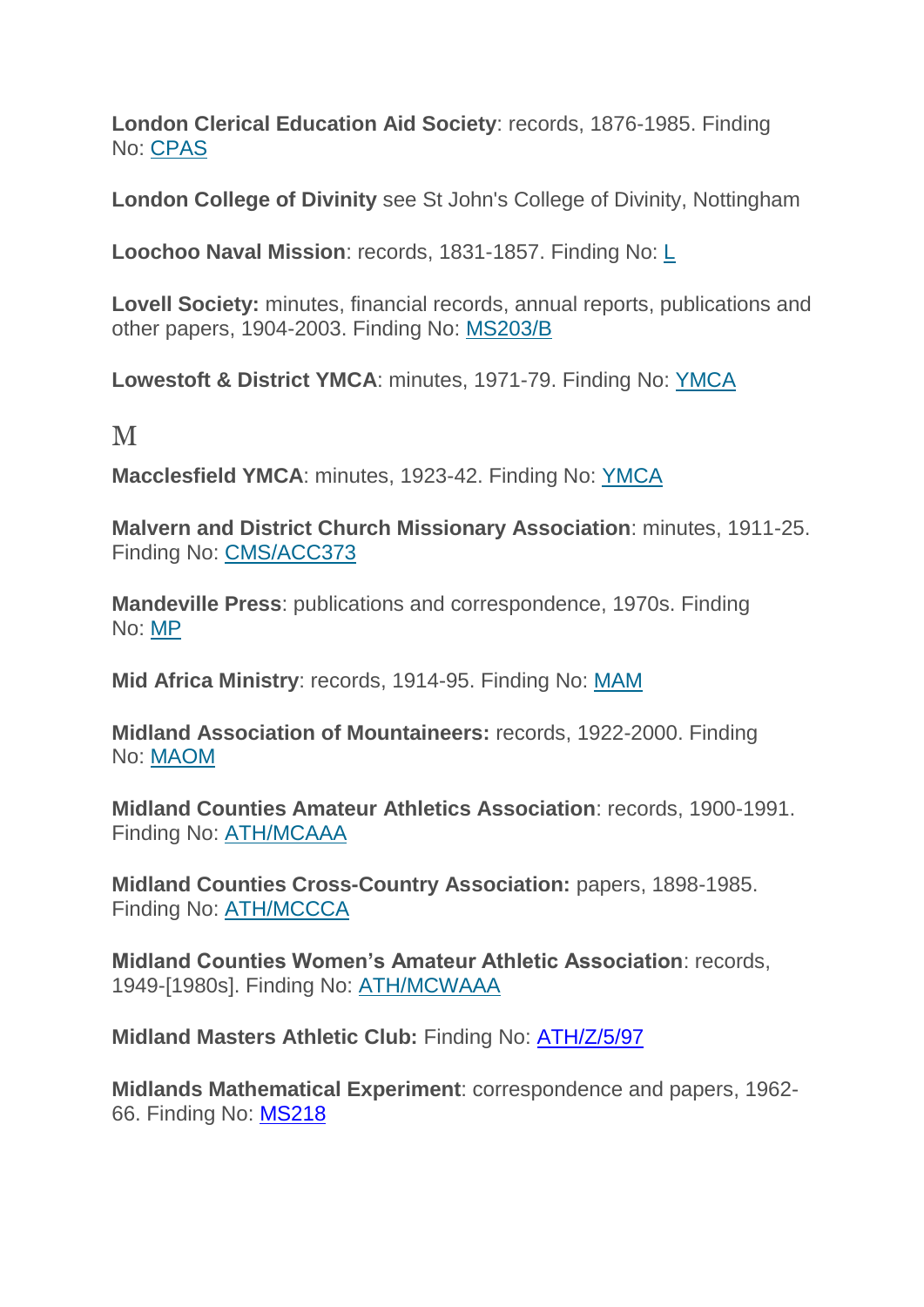**Midland Union of Conservative Associations**: correspondence of officers, 1888-1944. Finding No: [MUCA](http://calmview.bham.ac.uk/Record.aspx?src=Catalog&id=XMUCA)

**Missionary Leaves Association**: records, 1871-1920. Finding No: [MLA](http://calmview.bham.ac.uk/Record.aspx?src=Catalog&id=XMLA)

**Monumental Brass Society**: records, minutes, publications and other records, 1887-2015; collections of rubbings of brasses in the UK and elsewhere and associated papers, late 19th-20th century Finding No: [MBS](http://calmview.bham.ac.uk/Record.aspx?src=Catalog&id=XMBS)

N

**National Association of Girls Clubs and Mixed Clubs** see UK Youth

**National Association of Teachers of the Deaf** see British Association of Teachers of the Deaf

**National Association of Youth Clubs** see UK Youth

**National Christian Education Council**: records, 1810-1999. Finding No: [NCEC](http://calmview.bham.ac.uk/Record.aspx?src=Catalog&id=XNCEC)

**National College of Teachers of the Deaf** see British Association of Teachers of the Deaf

**National Council of Girls' Clubs** see UK Youth

**National Organisation of Girls Clubs** see UK Youth

**National Sunday School Union** see National Christian Education Council

**New Shakespeare Company**: records, 1937-2013. Finding No: [DSH1](http://calmview.bham.ac.uk/Record.aspx?src=Catalog&id=XDSH1)

**Nicholson & Co Ltd, organ builders:** correspondence, 1928-1939. Finding No: [BOA](http://calmview.bham.ac.uk/Record.aspx?src=Catalog&id=XBOA)

**Norman & Beard of Norwich, organ builders:** order books, drawings, pipe scale books, 19th-20th cent. Finding No: [BOA](http://calmview.bham.ac.uk/Record.aspx?src=Catalog&id=XBOA)

**Norris & Sons, solicitors of Liverpool**: papers principally relating to the title to Matacong Island, West Africa, 1825-1901. Finding No: [MI](http://calmview.bham.ac.uk/Record.aspx?src=Catalog&id=XMI)

**North Liverpool YMCA**: minutes, 1888-1936. Finding No: [YMCA](http://calmview.bham.ac.uk/Record.aspx?src=Catalog&id=XYMCA)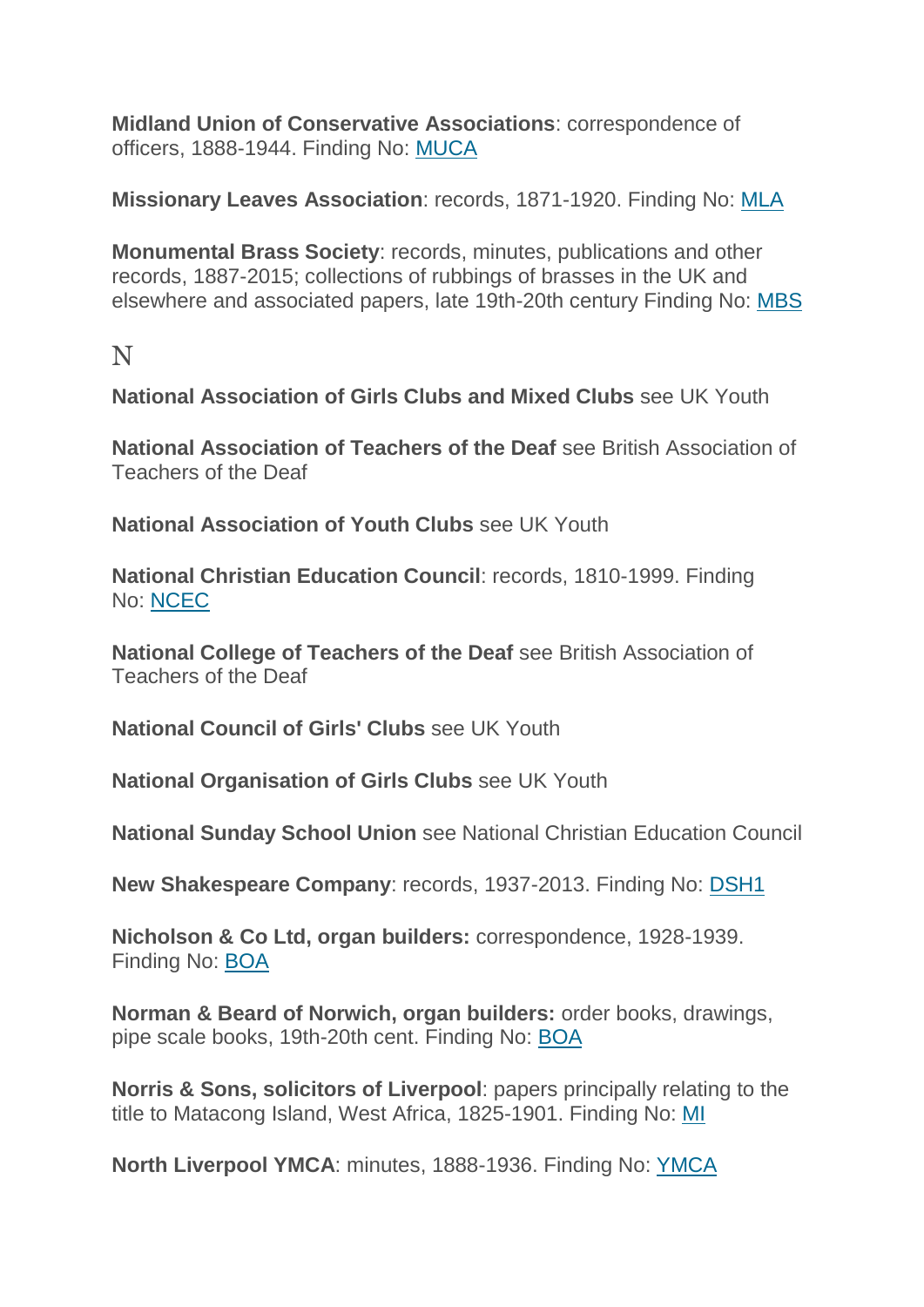**North London Auxiliary Sunday School Union**: minutes and annual reports, 1845-1923. Finding No: [LCEC](http://calmview.bham.ac.uk/Record.aspx?src=Catalog&id=XLCEC)

**Northampton YMCA Rambling and Cycling Clubs**: log book of activities and printed materials relating to local associations, 1878-1913. Finding No: [YMCA/ACC48](http://calmview.bham.ac.uk/Record.aspx?src=Catalog&id=XYMCAACC48)

**Northern Counties Women's Amateur Athletic Association**: records, 1933-1989. Finding No: [ATH/NCWAAA](http://calmview.bham.ac.uk/Record.aspx?src=CalmView.Catalog&id=XATH/NCWAAA&pos=1)

**Northern Cross-Country Association**: records, 1906-1983. Finding No: [ATH/NCCA](http://calmview.bham.ac.uk/Record.aspx?src=CalmView.Catalog&id=XATH/NCCA&pos=1)

**Northern Women's Track and Field League**: records, 1982-1983. Finding No: [ATH/NWTFL](http://calmview.bham.ac.uk/Record.aspx?src=CalmView.Catalog&id=XATH/NWTFL&pos=1)

**Noterman & Co of London, organ builders**: records, 1970-75. Finding No: [BOA](http://calmview.bham.ac.uk/Record.aspx?src=Catalog&id=XBOA)

**Nurses' Christian Movement**: records, 1905-67. Finding No: [DA31](http://calmview.bham.ac.uk/Record.aspx?src=Catalog&id=XDA31)

**Nurses' Missionary League** see Nurses Christian Movement

**Nurses' Missionary Union** see Nurses Christian Movement

#### $\Omega$

**Osmond & Co of Taunton (formerly J. E. Minns & Co), organ builders:** accounts, 1890-1934. Finding No: [BOA](http://calmview.bham.ac.uk/Record.aspx?src=Catalog&id=XBOA)

**Oxford YMCA**: [YMCA](http://calmview.bham.ac.uk/Record.aspx?src=CalmView.Catalog&id=XYMCA&pos=1)

#### P

**Paignton YMCA**: minutes, 1946-70. Finding No: [YMCA](http://calmview.bham.ac.uk/Record.aspx?src=Catalog&id=XYMCA)

**Pendlebury Organ Co of Leigh (Lancs), organ builders:** register of organs built, 1899-1993. Finding No: [BOA](http://calmview.bham.ac.uk/Record.aspx?src=Catalog&id=XBOA)

**Penrith YMCA**: minutes, 1889-1964. Finding No: [YMCA](http://calmview.bham.ac.uk/Record.aspx?src=Catalog&id=XYMCA)

**Pinder House, Skipton:** photographs, cuttings and ephemera relating to Pinder House events and holidays, 1995-2013. Finding No: YMCA/ACC59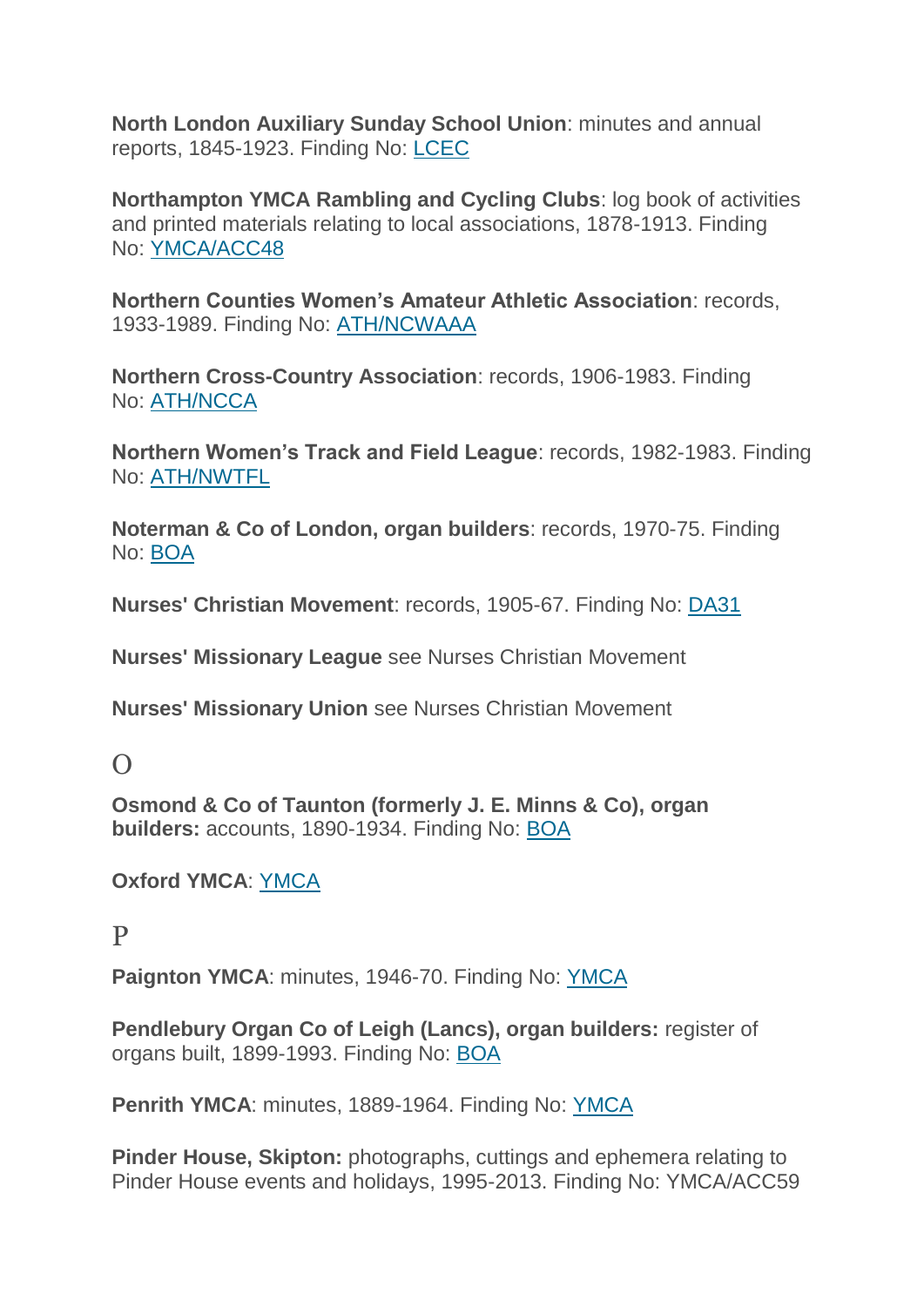**Pipecraft of Norfolk, organ pipe makers:** pipe scale charts, 1967. Finding No: [BOA](http://calmview.bham.ac.uk/Record.aspx?src=Catalog&id=XBOA)

#### R

**Renaissance Theatre Company**: records, 1986-92. Finding No: [DSH2](http://calmview.bham.ac.uk/Record.aspx?src=Catalog&id=XDSH2)

**Rochdale YMCA**: minutes, 1942-52. Finding No: [YMCA](http://calmview.bham.ac.uk/Record.aspx?src=Catalog&id=XYMCA)

**Rotherham and District Sunday School Union**: records, 1946-63. Finding No: [LCEC](http://calmview.bham.ac.uk/Record.aspx?src=Catalog&id=XLCEC)

**Royal Institute of Public Administration**: records, 1923-83. Finding No: RIPA

**Rural District Councils Association**: records, 1895-1974. Finding No: [RDCA](http://calmview.bham.ac.uk/Record.aspx?src=Catalog&id=XRDCA)

### S

**St Albans YMCA:** printed leaflets, 1916. Finding No [YMCA/ACC42](http://calmview.bham.ac.uk/Record.aspx?src=Catalog&id=XYMCAACC42)

**St Andrew's College, Selly Oak**: records, 1948-66. Finding No: [SAC](http://calmview.bham.ac.uk/Record.aspx?src=Catalog&id=XSAC)

**St Andrew's Hall Missionary College, Selly Oak**: records, 1966-2000. Finding No: [SAH](http://calmview.bham.ac.uk/Record.aspx?src=Catalog&id=XSAH)

**St John's College of Divinity, Nottingham**: records, including those of its predecessor, the London College of Divinity. Finding No: [SJC](http://calmview.bham.ac.uk/Record.aspx?src=Catalog&id=XSJC)

**Sanders, Benjamin Hadley, of Bromsgrove, Worcestershire, solicitors**: day book, 1890-94. Finding No: [MS13](http://calmview.bham.ac.uk/Record.aspx?src=Catalog&id=XMS13)

**Salisbury and Dorset (including Wiltshire) CMS Association**: newsletters, promotional material and other records, 1918-72. Finding No: [CMS/ACC463](http://calmview.bham.ac.uk/Record.aspx?src=Catalog&id=XCMSACC/463)

**Save the Children Fund:** minutes, publications, records of its administration and officers including Director General, Finance Department, Publicity Department Overseas Relief and Welfare Department, Commonwealth and Foreign Department and Home Welfare Department; papers relating to its overseas programmes; papers of Eglantyne Jebb as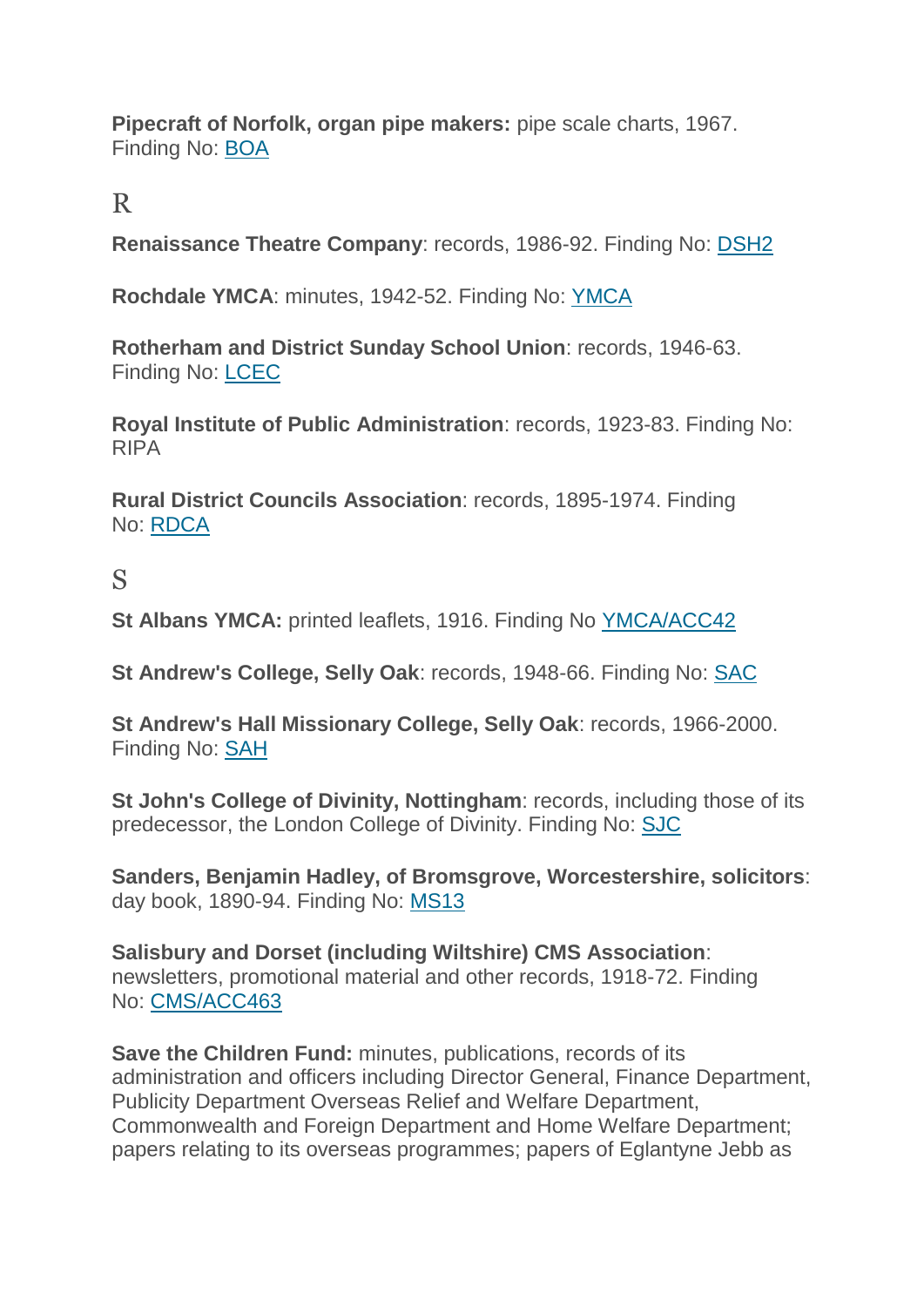its Honorary Secretary and some personal papers of fieldworkers,1915- 2006. Finding No: [SCF](http://calmview.bham.ac.uk/Record.aspx?src=Catalog&id=XSCF)

**Sceptre Press**: publications of the press, 1969-74. Finding No: [SCEP](http://calmview.bham.ac.uk/Record.aspx?src=Catalog&id=XSCEP)

**School of Night Theatre Troop:** DVDs of performances, promotional posters and fliers, [c 2005-2014]. Finding No: [DSH30](http://calmview.bham.ac.uk/TreeBrowse.aspx?src=CalmView.Catalog&field=RefNo&key=XDSH30)

**Sherborne Association**: papers of and relating to Veronica Sherborne and to the Sherborne Movement Programme, 1950s-90s. Finding No: [MS48](http://calmview.bham.ac.uk/Record.aspx?src=Catalog&id=XMS48)

**Slade Baker, solicitors of Bewdley, Worcestershire**: business correspondence, 1785-1842. Finding No: [SB](http://calmview.bham.ac.uk/Record.aspx?src=Catalog&id=XSB)

**Slaithwaite & District YMCA**: minutes, 1934-38. Finding No: [YMCA](http://calmview.bham.ac.uk/Record.aspx?src=Catalog&id=XYMCA)

**Smallwood, John and Daniel, rulemakers of Birmingham**: wages books, 1884-99. Finding No: [MS49](http://calmview.bham.ac.uk/Record.aspx?src=Catalog&id=XMS49)

**Smethurst, C. of Manchester, organ builders:** correspondence, late 20th cent. Finding No: [BOA](http://calmview.bham.ac.uk/Record.aspx?src=Catalog&id=XBOA)

**Society of Clerks of the Peace of the Counties and of Clerks of County Councils**: 1893-73. Finding No: [SCP](http://calmview.bham.ac.uk/Record.aspx?src=Catalog&id=XSCP)

**Society of Clerks of Urban District Councils**: official journal, 1924-37. Finding No: [SCUDC](http://calmview.bham.ac.uk/Record.aspx?src=Catalog&id=XSCUDC)

**Society of County Treasurers**: records, 1937-1980. Finding No: [SCT](http://calmview.bham.ac.uk/Record.aspx?src=Catalog&id=XSCT)

**Society for Promoting Female Education in China, India and the Far East**: records, 1834-99. Finding No: [FES](http://calmview.bham.ac.uk/Record.aspx?src=Catalog&id=XFES)

**Society for the Relief of Poor Pious Clergyman:** records, 1811-1969. Finding No**:** [CPAS](http://calmview.bham.ac.uk/Record.aspx?src=Catalog&id=XCPAS)

**Society of Missionaries of Africa:** photographs relating to missionary work undertaken by the society [also known as 'The White Fathers'], [20<sup>th</sup> century]. Finding No: [MS898](http://calmview.bham.ac.uk/Record.aspx?src=CalmView.Catalog&id=XMS898&pos=1)

**Society of Town Clerks**: records, 1948-99. Finding No: [STC](http://calmview.bham.ac.uk/Record.aspx?src=Catalog&id=XSTC)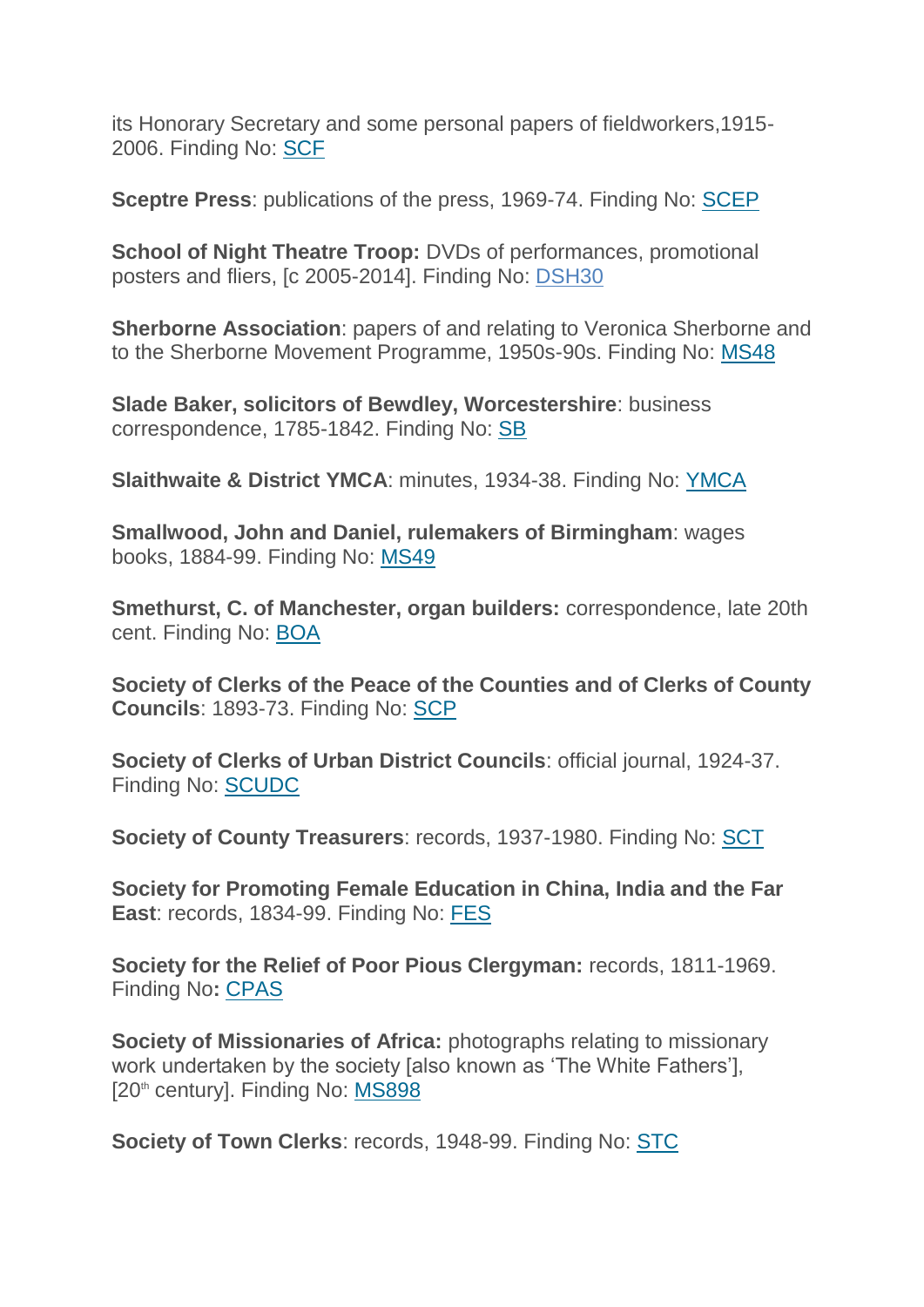**South Africa General Mission:** missionary collecting box, mid 20th cent. Finding No: [MS832](http://calmview.bham.ac.uk/Record.aspx?src=Catalog&id=XMS832)

**South Asian Church Aid Association**: records, 1880-1980s. Finding No: [DA39](http://calmview.bham.ac.uk/Record.aspx?src=Catalog&id=XDA39)

**South Oxfordshire Hunt**: albums of the master of the hounds, 1902-07. Finding No: [MS50](http://calmview.bham.ac.uk/Record.aspx?src=Catalog&id=XMS50)

**South London Auxiliary Sunday School Union**: minutes and annual reports, 1855-1912. Finding No: [LCEC](http://calmview.bham.ac.uk/Record.aspx?src=Catalog&id=XLCEC)

**Southend and District CMS Association**: records, 1949-73. Finding No: [CMS/ACC553](http://calmview.bham.ac.uk/Record.aspx?src=Catalog&id=XCMSACC/553)

**Southend-on-Sea and District Sunday School Union**: minutes, 1911-34. Finding No: [LCEC](http://calmview.bham.ac.uk/Record.aspx?src=Catalog&id=XLCEC)

**Southern Counties Amateur Athletic Association**: records, 1946-1991. Finding No: [ATH/SCAAA](http://calmview.bham.ac.uk/Record.aspx?src=CalmView.Catalog&id=XATH/SCAAA&pos=1)

**Southern Counties Cross-Country Association**: records, 1911-1990. Finding No: [ATH/SCCCA](http://calmview.bham.ac.uk/Record.aspx?src=CalmView.Catalog&id=XATH/SCCCA&pos=1)

**Sowerby Bridge YMCA**: minutes, 1959-67. Finding No: [YMCA](http://calmview.bham.ac.uk/Record.aspx?src=Catalog&id=XYMCA)

**Spalding Sunday School Union**: minutes, 1928-65. Finding No: [LCEC](http://calmview.bham.ac.uk/Record.aspx?src=Catalog&id=XLCEC)

**Sports Council**: records, [1940s]-2001. Finding No: [ATH/SC](http://calmview.bham.ac.uk/Record.aspx?src=CalmView.Catalog&id=XATH/SC&pos=1)

**Student Christian Movement**: records, 1892-1970. Finding No: [SCM](http://calmview.bham.ac.uk/Record.aspx?src=Catalog&id=XSCM)

**Sudan United Mission:** missionary collecting box, mid 20th cent. Finding No: [MS832](http://calmview.bham.ac.uk/Record.aspx?src=Catalog&id=XMS832)

**Sudbury YMCA**: minutes, 1936-50. Finding No: [YMCA](http://calmview.bham.ac.uk/Record.aspx?src=Catalog&id=XYMCA)

**Survey Applications Trust**: records, 1957-82. Finding No: [DA41](http://calmview.bham.ac.uk/Record.aspx?src=Catalog&id=XDA41)

**Swindon YMCA**: minutes, 1941-46. Finding No: [YMCA](http://calmview.bham.ac.uk/Record.aspx?src=Catalog&id=XYMCA)

**Sydenham College,** Birmingham: minutes, 1851-66. Finding No: [MS128](http://calmview.bham.ac.uk/Record.aspx?src=Catalog&id=XMS128)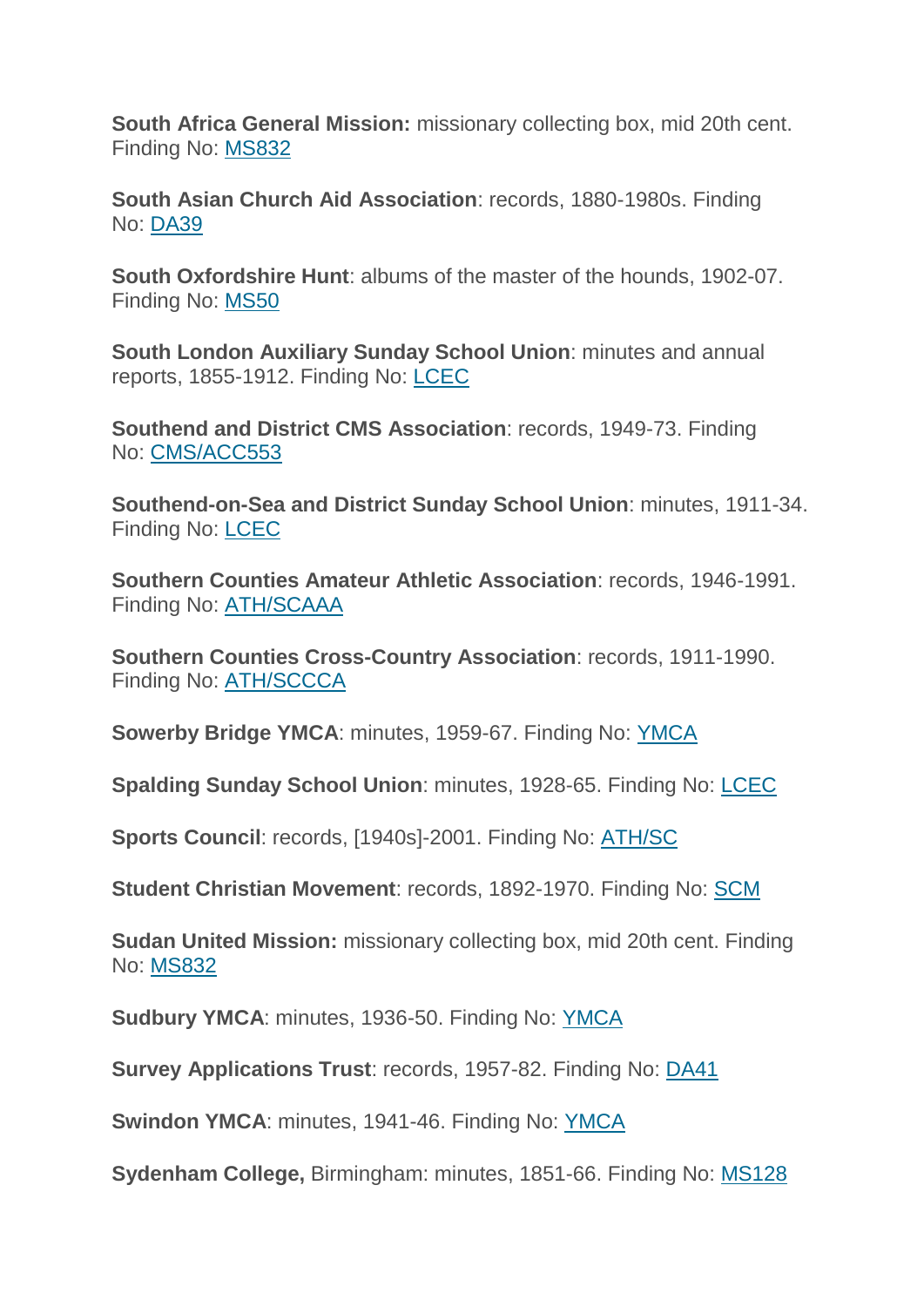**Toc H:** records 1923-2017. Finding No: [TocH](http://calmview.bham.ac.uk/Record.aspx?src=Catalog&id=XTocH)

**Turkish Missions Aid Society** see Biblelands

## $II$

**Uganda Ladies Working Party**: minute books, 1926-72. Finding No: [CMS/ACC345](http://calmview.bham.ac.uk/Record.aspx?src=Catalog&id=XCMSACC/345)

**UK Youth**: Records of UK Youth (formerly National Organisation of Girls Clubs, National Council of Girls' Clubs, National Association of Girls' Clubs, National Association of Girls Clubs and Mixed Clubs, National Association of Mixed Clubs and Girls Clubs, National Association of Youth Clubs, and Youth Clubs UK). Finding No: [MS227](http://calmview.bham.ac.uk/Record.aspx?src=Catalog&id=XMS227)

#### **Union Movement**:

publications, 1948-73. Finding No: [MS196;](http://calmview.bham.ac.uk/Record.aspx?src=Catalog&id=XMS196) papers of National Secretary, 1960-79. Finding No: [MS124](http://calmview.bham.ac.uk/Record.aspx?src=Catalog&id=XMS124)

**United Mission to Nepal**: minutes, 1954-2004. Finding No: [DA45](http://calmview.bham.ac.uk/Record.aspx?src=Catalog&id=XDA45)

**Urban District Councils Association**: records, 1891-1974. Finding No: [UDCA](http://calmview.bham.ac.uk/Record.aspx?src=CalmView.Catalog&id=XUDCA&pos=1)

#### V

**Voluntary Mission Agency**: records, 1970s-80s. Finding No: [DA47](http://calmview.bham.ac.uk/Record.aspx?src=Catalog&id=XDA47)

#### W

**Wadsworth & Co, organ builders:** shop books, accounts, 1861-1946. Finding No: [BOA](http://calmview.bham.ac.uk/Record.aspx?src=Catalog&id=XBOA)

**Walker, Joseph William & Sons, organ builders:** records, 1848-c 1979. Finding No: [BOA](http://calmview.bham.ac.uk/Record.aspx?src=Catalog&id=XBOA)

**Warwickshire Justice of the Peace:** copy instructions for mustering troops in Warwickshire and a formulary of legal precepts**,** 1573-1594. Finding No: [MS627](http://calmview.bham.ac.uk/Record.aspx?src=CalmView.Catalog&id=XMS627&pos=1)

T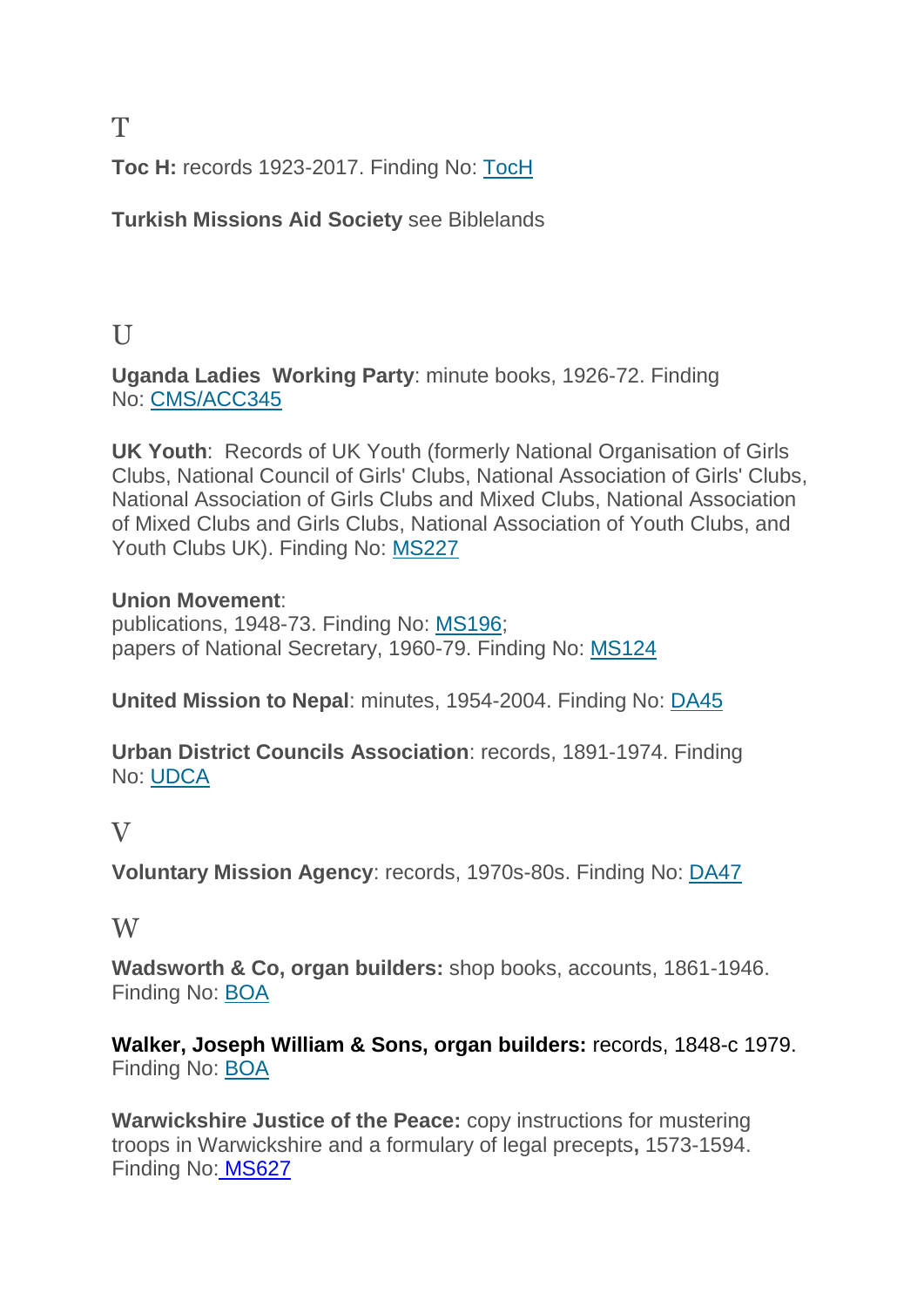**Weoley Hill United Reformed Church**: records, 1918-2013. Finding No: [DA48](http://calmview.bham.ac.uk/Record.aspx?src=Catalog&id=XDA48)

**Wells YMCA**: records, 1909-13. Finding No: [YMCA](http://calmview.bham.ac.uk/Record.aspx?src=Catalog&id=XYMCA)

**Wessex Road Club**: records, 1924-30. Finding No: [MS17](http://calmview.bham.ac.uk/Record.aspx?src=Catalog&id=XMS17)

**West London Auxiliary Sunday School Union**: minutes and other records, 1814-1958. Finding No: [LCEC](http://calmview.bham.ac.uk/Record.aspx?src=Catalog&id=XLCEC)

**West Midland Group on Post-War Reconstruction and Planning**: papers 1921-56. Finding No: [WMG](http://calmview.bham.ac.uk/Record.aspx?src=Catalog&id=XWMG)

**West Midlands Liberal Federation**: minutes and other records, 1894. Finding No: [WMLF](http://calmview.bham.ac.uk/Record.aspx?src=Catalog&id=XWMLF)

**Wheadon, John and Co, dyers of Chard, Somerset**: records, 1787-1807. Finding No: [MS58](http://calmview.bham.ac.uk/Record.aspx?src=Catalog&id=XMS58)

**Willis & Co of London, organ builders:** order books, correspondence, accounts and glass slides, 1875-1933. Finding No: [BOA](http://calmview.bham.ac.uk/Record.aspx?src=Catalog&id=XBOA)

**Women's Amateur Athletic Association**: records, 1932-1989. Finding No: [ATH/WAAA](http://calmview.bham.ac.uk/Record.aspx?src=CalmView.Catalog&id=XATH/WAAA&pos=1)

### Y

**Yates, Roger, organ builder:** drawings, mid-late 20<sup>th</sup> century. Finding No: [BOA](http://calmview.bham.ac.uk/Record.aspx?src=Catalog&id=XBOA)

**York YMCA**: minutes, 1904-38. Finding No: [YMCA](http://calmview.bham.ac.uk/Record.aspx?src=Catalog&id=XYMCA)

**Yorkshire Mineworkers Association**: minutes 1881-1930. Finding No: [MS506](http://calmview.bham.ac.uk/Record.aspx?src=Catalog&id=XMS506)

**Young Men's Christian Association**: minutes and other records of the National Council of YMCAs, subsequently YMCA England, and including records of local associations and district unions, YMCA Women's Auxiliary and the Association of YMCA Secretaries, and publications of the World Alliance, c 1840-2008. Finding No: [YMCA](http://calmview.bham.ac.uk/Record.aspx?src=CalmView.Catalog&id=XYMCA)

**Youth Hostels Association:** records of the Youth Hostels Association (England and Wales), 1900-2011. Finding No: [YHA](http://calmview.bham.ac.uk/Record.aspx?src=CalmView.Catalog&id=XYHA)